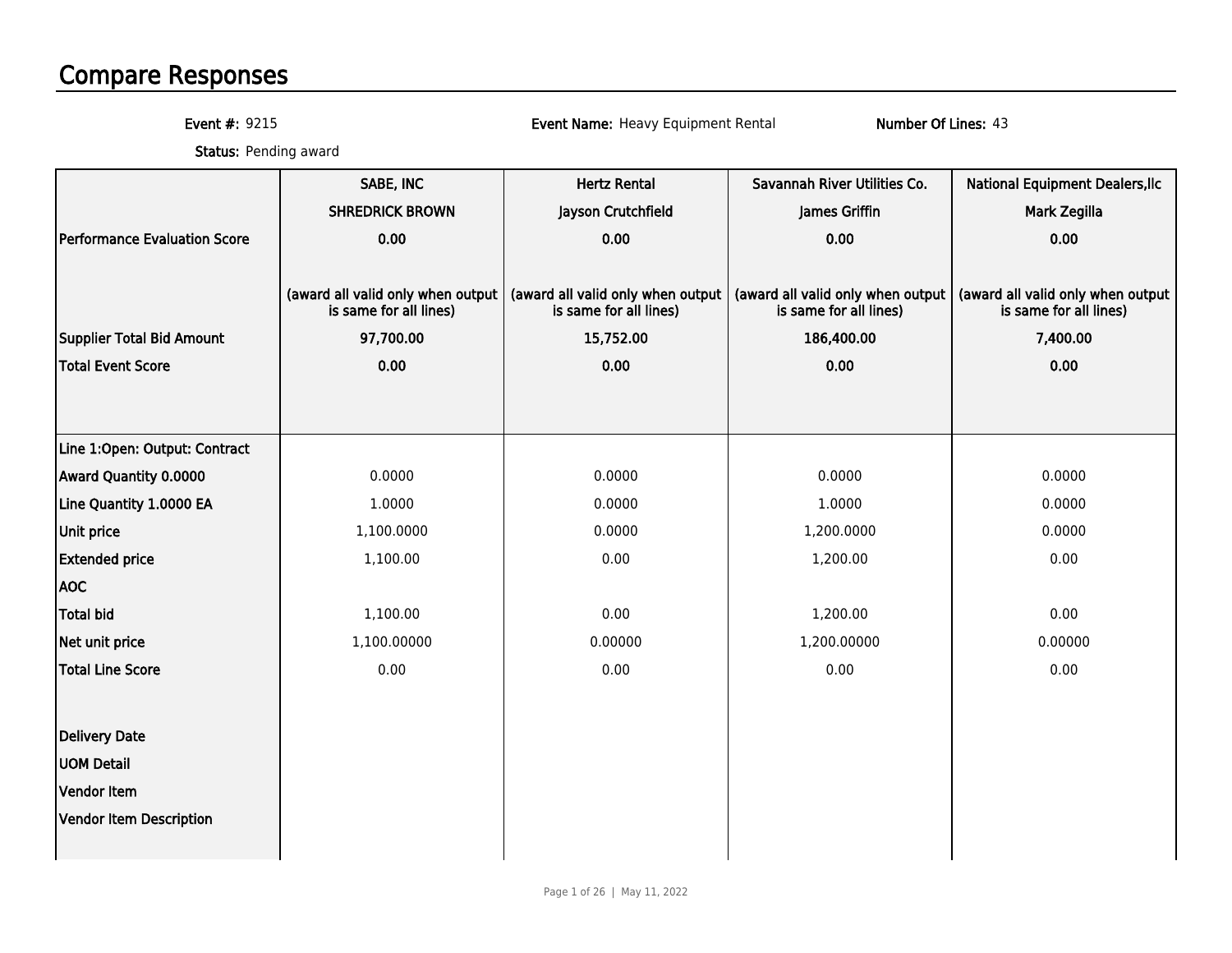| Line 2:Open: Output: Contract  |             |         |             |          |
|--------------------------------|-------------|---------|-------------|----------|
| Award Quantity 0.0000          | 0.0000      | 0.0000  | 0.0000      | 0.0000   |
| Line Quantity 1.0000 EA        | 1.0000      | 0.0000  | 1.0000      | 0.0000   |
| Unit price                     | 7,000.0000  | 0.0000  | 8,000.0000  | 0.0000   |
| <b>Extended price</b>          | 7,000.00    | 0.00    | 8,000.00    | 0.00     |
| <b>AOC</b>                     |             |         |             |          |
| <b>Total bid</b>               | 7,000.00    | 0.00    | 8,000.00    | 0.00     |
| Net unit price                 | 7,000.00000 | 0.00000 | 8,000.00000 | 0.00000  |
| <b>Total Line Score</b>        | 0.00        | 0.00    | 0.00        | 0.00     |
|                                |             |         |             |          |
| Delivery Date                  |             |         |             |          |
| <b>UOM Detail</b>              |             |         |             |          |
| Vendor Item                    |             |         |             |          |
| <b>Vendor Item Description</b> |             |         |             |          |
|                                |             |         |             |          |
|                                |             |         |             |          |
| Line 3:Open: Output: Contract  |             |         |             |          |
| Award Quantity 0.0000          | 0.0000      | 0.0000  | 0.0000      | 0.0000   |
| Line Quantity 1.0000 EA        | 0.0000      | 0.0000  | 1.0000      | 0.0000   |
| Unit price                     | 0.0000      | 0.0000  | 1,000.0000  | 0.0000   |
| <b>Extended price</b>          | 0.00        | 0.00    | 1,000.00    | 0.00     |
| <b>AOC</b>                     |             |         |             |          |
| <b>Total bid</b>               | 0.00        | 0.00    | 1,000.00    | 0.00     |
| Net unit price                 | 0.00000     | 0.00000 | 1,000.00000 | 0.00000  |
| <b>Total Line Score</b>        | 0.00        | 0.00    | 0.00        | $0.00\,$ |
|                                |             |         |             |          |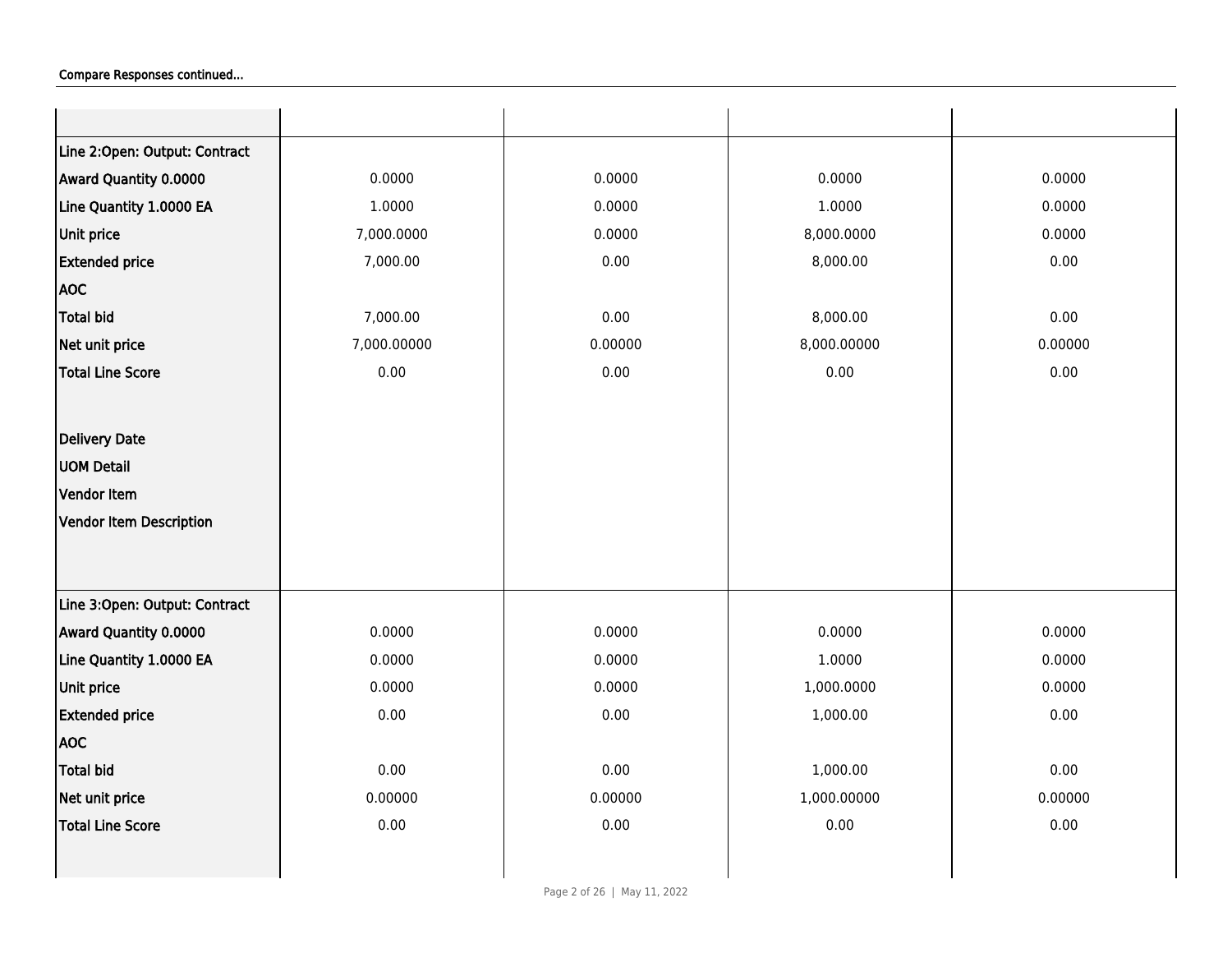| Delivery Date                  |            |         |             |          |
|--------------------------------|------------|---------|-------------|----------|
| <b>UOM Detail</b>              |            |         |             |          |
| Vendor Item                    |            |         |             |          |
| <b>Vendor Item Description</b> |            |         |             |          |
|                                |            |         |             |          |
| Line 4:Open: Output: Contract  |            |         |             |          |
|                                |            |         |             |          |
| Award Quantity 0.0000          | 0.0000     | 0.0000  | 0.0000      | 0.0000   |
| Line Quantity 1.0000 EA        | 0.0000     | 0.0000  | 1.0000      | 0.0000   |
| Unit price                     | 0.0000     | 0.0000  | 4,000.0000  | 0.0000   |
| <b>Extended price</b>          | 0.00       | 0.00    | 4,000.00    | 0.00     |
| <b>AOC</b>                     |            |         |             |          |
| <b>Total bid</b>               | 0.00       | 0.00    | 4,000.00    | 0.00     |
| Net unit price                 | 0.00000    | 0.00000 | 4,000.00000 | 0.00000  |
| <b>Total Line Score</b>        | 0.00       | 0.00    | 0.00        | $0.00\,$ |
|                                |            |         |             |          |
| <b>Delivery Date</b>           |            |         |             |          |
| <b>UOM Detail</b>              |            |         |             |          |
| Vendor Item                    |            |         |             |          |
| <b>Vendor Item Description</b> |            |         |             |          |
|                                |            |         |             |          |
|                                |            |         |             |          |
| Line 5:Open: Output: Contract  |            |         |             |          |
| Award Quantity 0.0000          | 0.0000     | 0.0000  | 0.0000      | 0.0000   |
| Line Quantity 1.0000 EA        | 1.0000     | 0.0000  | 1.0000      | 0.0000   |
| Unit price                     | 1,000.0000 | 0.0000  | 1,800.0000  | 0.0000   |
| <b>Extended price</b>          | 1,000.00   | 0.00    | 1,800.00    | 0.00     |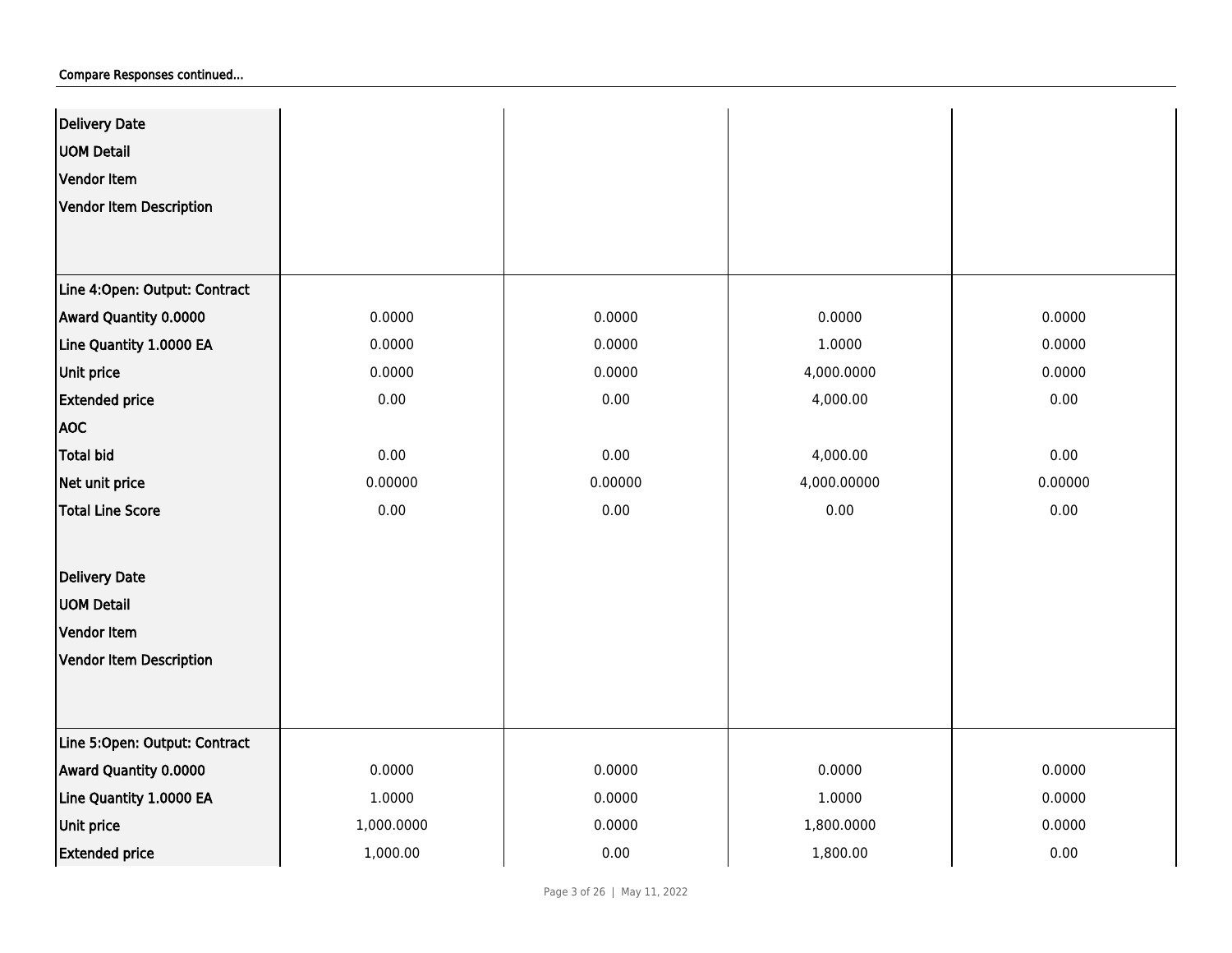| <b>AOC</b>                     |             |         |             |         |
|--------------------------------|-------------|---------|-------------|---------|
| <b>Total bid</b>               | 1,000.00    | 0.00    | 1,800.00    | 0.00    |
| Net unit price                 | 1,000.00000 | 0.00000 | 1,800.00000 | 0.00000 |
| <b>Total Line Score</b>        | 0.00        | 0.00    | 0.00        | 0.00    |
|                                |             |         |             |         |
|                                |             |         |             |         |
| Delivery Date                  |             |         |             |         |
| <b>UOM Detail</b>              |             |         |             |         |
| Vendor Item                    |             |         |             |         |
| <b>Vendor Item Description</b> |             |         |             |         |
|                                |             |         |             |         |
|                                |             |         |             |         |
| Line 6:Open: Output: Contract  |             |         |             |         |
| Award Quantity 0.0000          | 0.0000      | 0.0000  | 0.0000      | 0.0000  |
| Line Quantity 1.0000 EA        | 1.0000      | 0.0000  | 1.0000      | 0.0000  |
| Unit price                     | 6,500.0000  | 0.0000  | 5,000.0000  | 0.0000  |
| <b>Extended price</b>          | 6,500.00    | 0.00    | 5,000.00    | 0.00    |
| <b>AOC</b>                     |             |         |             |         |
| <b>Total bid</b>               | 6,500.00    | 0.00    | 5,000.00    | 0.00    |
| Net unit price                 | 6,500.00000 | 0.00000 | 5,000.00000 | 0.00000 |
| <b>Total Line Score</b>        | 0.00        | 0.00    | 0.00        | 0.00    |
|                                |             |         |             |         |
| <b>Delivery Date</b>           |             |         |             |         |
| <b>UOM Detail</b>              |             |         |             |         |
| Vendor Item                    |             |         |             |         |
| <b>Vendor Item Description</b> |             |         |             |         |
|                                |             |         |             |         |
|                                |             |         |             |         |
|                                |             |         |             |         |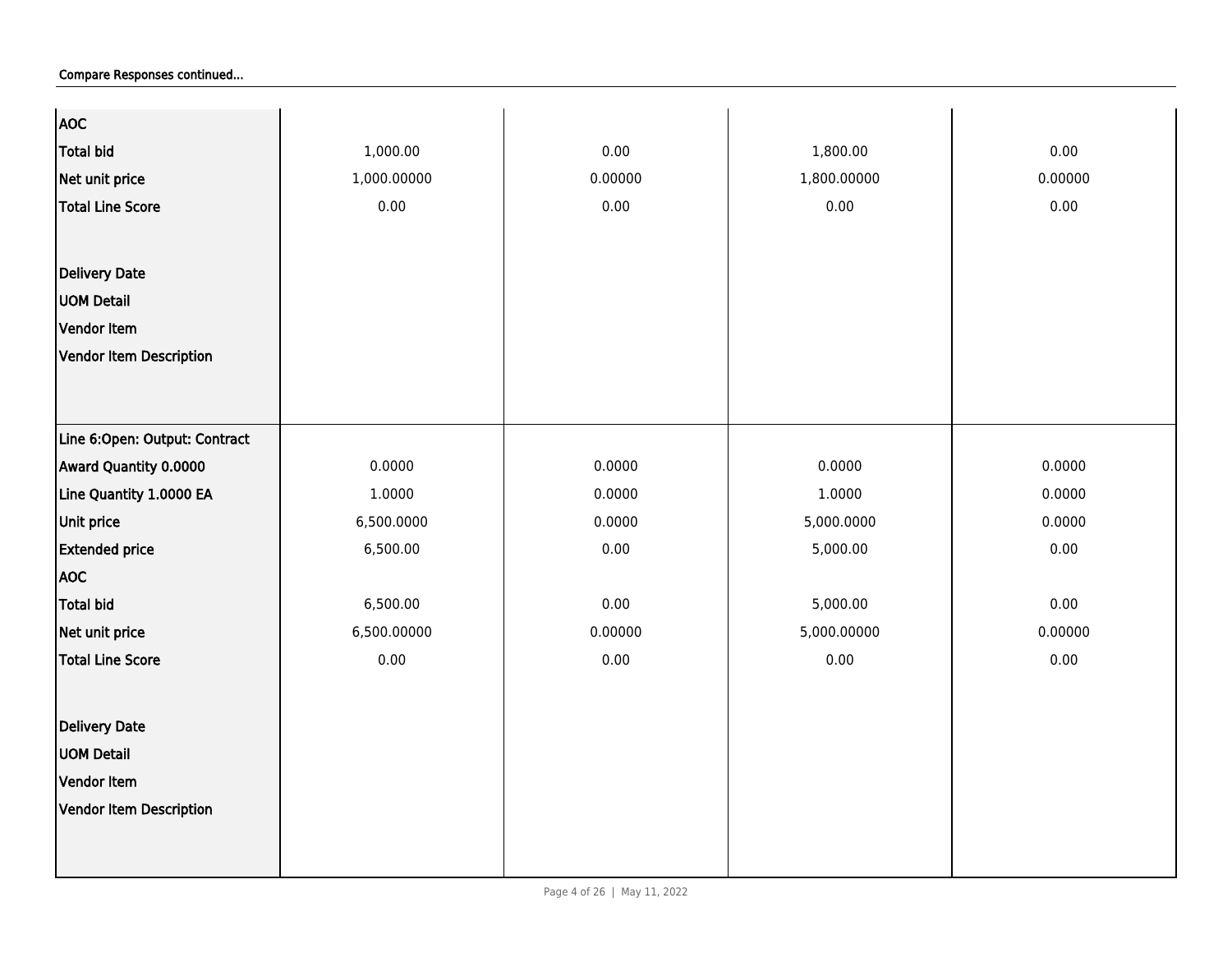| Line 7:Open: Output: Contract  |             |             |             |          |
|--------------------------------|-------------|-------------|-------------|----------|
| Award Quantity 0.0000          | 0.0000      | 0.0000      | 0.0000      | 0.0000   |
| Line Quantity 1.0000 EA        | 1.0000      | 1.0000      | 1.0000      | 0.0000   |
| Unit price                     | 500.0000    | 1,172.0000  | 500.0000    | 0.0000   |
| <b>Extended price</b>          | 500.00      | 1,172.00    | 500.00      | $0.00\,$ |
| <b>AOC</b>                     |             |             |             |          |
| <b>Total bid</b>               | 500.00      | 1,172.00    | 500.00      | 0.00     |
| Net unit price                 | 500.00000   | 1,172.00000 | 500.00000   | 0.00000  |
| <b>Total Line Score</b>        | 0.00        | 0.00        | 0.00        | 0.00     |
|                                |             |             |             |          |
| <b>Delivery Date</b>           |             |             |             |          |
| <b>UOM Detail</b>              |             |             |             |          |
| Vendor Item                    |             |             |             |          |
| <b>Vendor Item Description</b> |             |             |             |          |
|                                |             |             |             |          |
|                                |             |             |             |          |
| Line 8:Open: Output: Contract  |             |             |             |          |
| Award Quantity 0.0000          | 0.0000      | 0.0000      | 0.0000      | 0.0000   |
| Line Quantity 1.0000 EA        | 1.0000      | 1.0000      | 1.0000      | 0.0000   |
| Unit price                     | 2,700.0000  | 2,219.0000  | 2,500.0000  | 0.0000   |
| <b>Extended price</b>          | 2,700.00    | 2,219.00    | 2,500.00    | 0.00     |
| <b>AOC</b>                     |             |             |             |          |
| <b>Total bid</b>               | 2,700.00    | 2,219.00    | 2,500.00    | 0.00     |
| Net unit price                 | 2,700.00000 | 2,219.00000 | 2,500.00000 | 0.00000  |
| <b>Total Line Score</b>        | 0.00        | 0.00        | 0.00        | 0.00     |
|                                |             |             |             |          |
| Delivery Date                  |             |             |             |          |
|                                |             |             |             |          |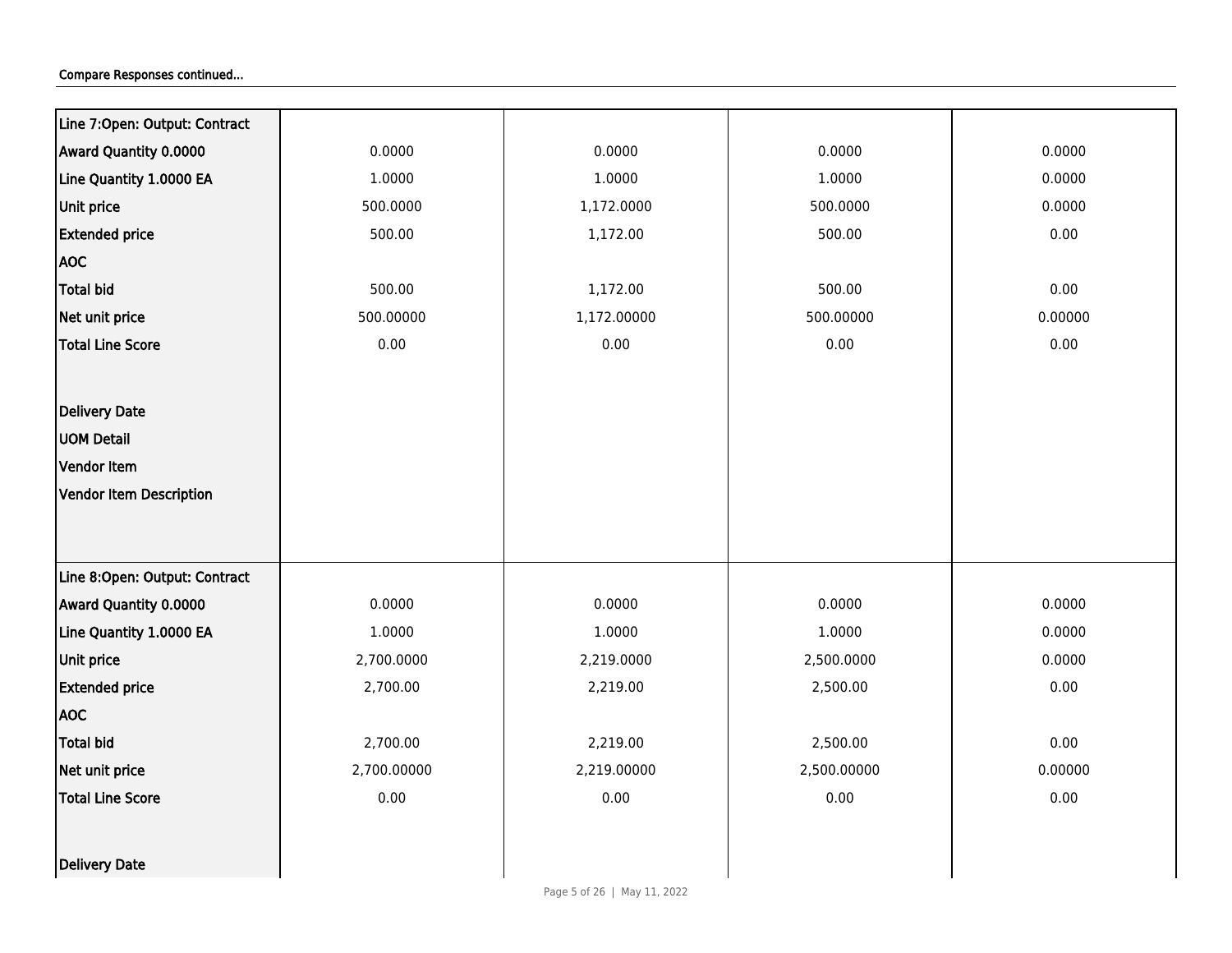| <b>UOM Detail</b>              |             |         |             |          |
|--------------------------------|-------------|---------|-------------|----------|
| Vendor Item                    |             |         |             |          |
| Vendor Item Description        |             |         |             |          |
|                                |             |         |             |          |
|                                |             |         |             |          |
| Line 9:Open: Output: Contract  |             |         |             |          |
| Award Quantity 0.0000          | 0.0000      | 0.0000  | 0.0000      | 0.0000   |
| Line Quantity 1.0000 EA        | 1.0000      | 0.0000  | 1.0000      | 0.0000   |
| Unit price                     | 2,000.0000  | 0.0000  | 1,500.0000  | 0.0000   |
| <b>Extended price</b>          | 2,000.00    | 0.00    | 1,500.00    | $0.00\,$ |
| <b>AOC</b>                     |             |         |             |          |
| Total bid                      | 2,000.00    | 0.00    | 1,500.00    | 0.00     |
| Net unit price                 | 2,000.00000 | 0.00000 | 1,500.00000 | 0.00000  |
| <b>Total Line Score</b>        | 0.00        | 0.00    | 0.00        | $0.00\,$ |
|                                |             |         |             |          |
| <b>Delivery Date</b>           |             |         |             |          |
| <b>UOM Detail</b>              |             |         |             |          |
| Vendor Item                    |             |         |             |          |
| Vendor Item Description        |             |         |             |          |
|                                |             |         |             |          |
|                                |             |         |             |          |
| Line 10:Open: Output: Contract |             |         |             |          |
| Award Quantity 0.0000          | 0.0000      | 0.0000  | 0.0000      | 0.0000   |
| Line Quantity 1.0000 EA        | 1.0000      | 0.0000  | 1.0000      | 0.0000   |
| Unit price                     | 8,800.0000  | 0.0000  | 7,500.0000  | 0.0000   |
| <b>Extended price</b>          | 8,800.00    | 0.00    | 7,500.00    | $0.00\,$ |
| <b>AOC</b>                     |             |         |             |          |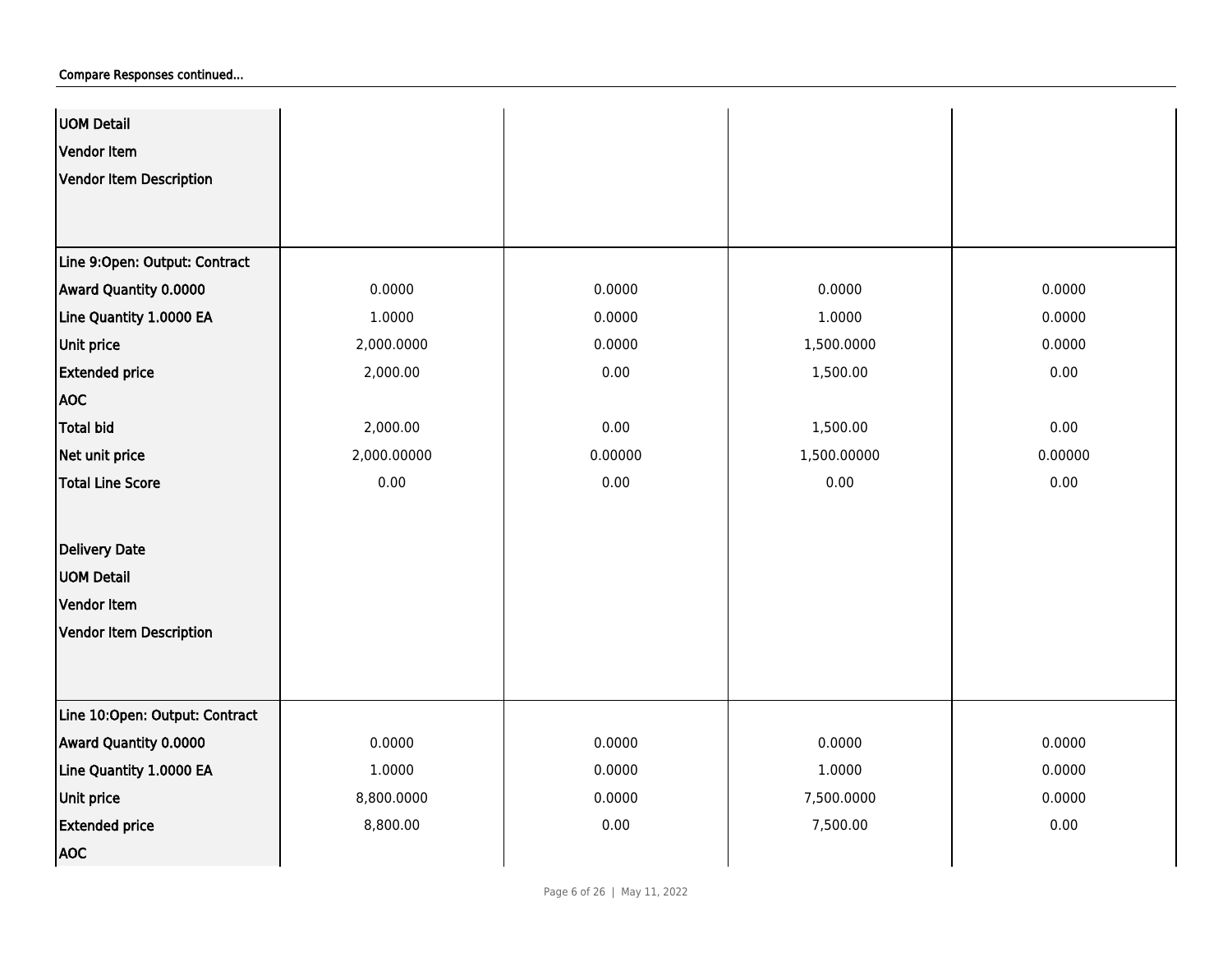| Total bid                      | 8,800.00    | 0.00        | 7,500.00    | 0.00    |
|--------------------------------|-------------|-------------|-------------|---------|
| Net unit price                 | 8,800.00000 | 0.00000     | 7,500.00000 | 0.00000 |
| Total Line Score               | 0.00        | 0.00        | 0.00        | 0.00    |
|                                |             |             |             |         |
| <b>Delivery Date</b>           |             |             |             |         |
| <b>UOM Detail</b>              |             |             |             |         |
| Vendor Item                    |             |             |             |         |
| Vendor Item Description        |             |             |             |         |
|                                |             |             |             |         |
|                                |             |             |             |         |
| Line 11:Open: Output: Contract |             |             |             |         |
| Award Quantity 0.0000          | 0.0000      | 0.0000      | 0.0000      | 0.0000  |
| Line Quantity 1.0000 EA        | 1.0000      | 1.0000      | 1.0000      | 0.0000  |
| Unit price                     | 800.0000    | 1,199.0000  | 1,600.0000  | 0.0000  |
| <b>Extended price</b>          | 800.00      | 1,199.00    | 1,600.00    | 0.00    |
| <b>AOC</b>                     |             |             |             |         |
| <b>Total bid</b>               | 800.00      | 1,199.00    | 1,600.00    | 0.00    |
| Net unit price                 | 800.00000   | 1,199.00000 | 1,600.00000 | 0.00000 |
| Total Line Score               | 0.00        | 0.00        | 0.00        | 0.00    |
|                                |             |             |             |         |
| <b>Delivery Date</b>           |             |             |             |         |
| <b>UOM Detail</b>              |             |             |             |         |
| Vendor Item                    |             |             |             |         |
| Vendor Item Description        |             |             |             |         |
|                                |             |             |             |         |
|                                |             |             |             |         |
| Line 12:Open: Output: Contract |             |             |             |         |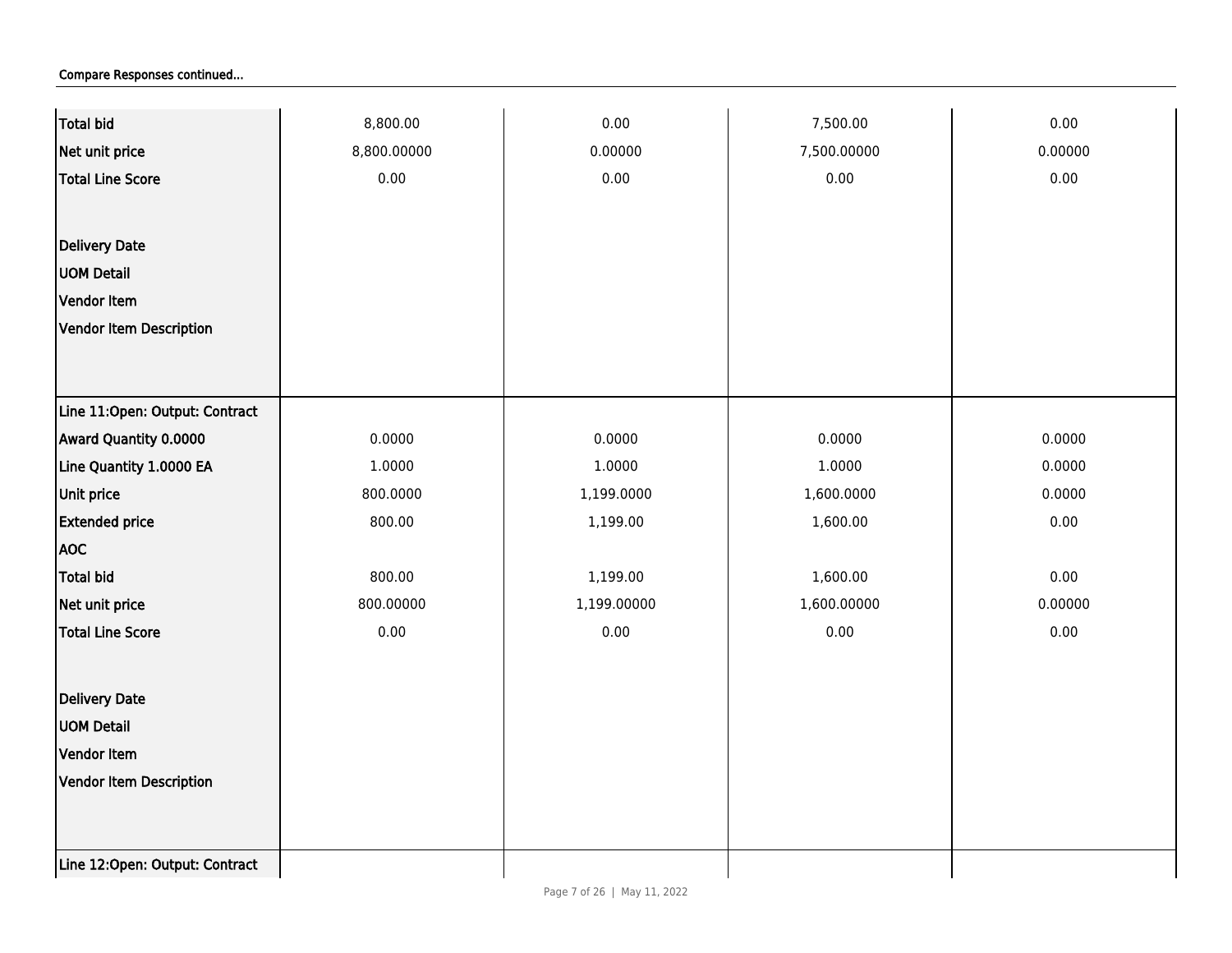| Award Quantity 0.0000          | 0.0000      | 0.0000      | 0.0000      | 0.0000  |
|--------------------------------|-------------|-------------|-------------|---------|
| Line Quantity 1.0000 EA        | 1.0000      | 1.0000      | 1.0000      | 0.0000  |
| Unit price                     | 4,500.0000  | 2,244.0000  | 6,000.0000  | 0.0000  |
| <b>Extended price</b>          | 4,500.00    | 2,244.00    | 6,000.00    | 0.00    |
| <b>AOC</b>                     |             |             |             |         |
| <b>Total bid</b>               | 4,500.00    | 2,244.00    | 6,000.00    | 0.00    |
| Net unit price                 | 4,500.00000 | 2,244.00000 | 6,000.00000 | 0.00000 |
| Total Line Score               | 0.00        | $0.00\,$    | 0.00        | 0.00    |
|                                |             |             |             |         |
| <b>Delivery Date</b>           |             |             |             |         |
| <b>UOM Detail</b>              |             |             |             |         |
| Vendor Item                    |             |             |             |         |
| Vendor Item Description        |             |             |             |         |
|                                |             |             |             |         |
|                                |             |             |             |         |
| Line 13:Open: Output: Contract |             |             |             |         |
| Award Quantity 0.0000          | 0.0000      | 0.0000      | 0.0000      | 0.0000  |
| Line Quantity 1.0000 EA        | 1.0000      | 0.0000      | 1.0000      | 0.0000  |
| Unit price                     | 2,000.0000  | 0.0000      | 1,200.0000  | 0.0000  |
| <b>Extended price</b>          | 2,000.00    | 0.00        | 1,200.00    | 0.00    |
| <b>AOC</b>                     |             |             |             |         |
| <b>Total bid</b>               | 2,000.00    | 0.00        | 1,200.00    | 0.00    |
| Net unit price                 | 2,000.00000 | 0.00000     | 1,200.00000 | 0.00000 |
| <b>Total Line Score</b>        | 0.00        | 0.00        | 0.00        | 0.00    |
|                                |             |             |             |         |
| <b>Delivery Date</b>           |             |             |             |         |
| <b>UOM Detail</b>              |             |             |             |         |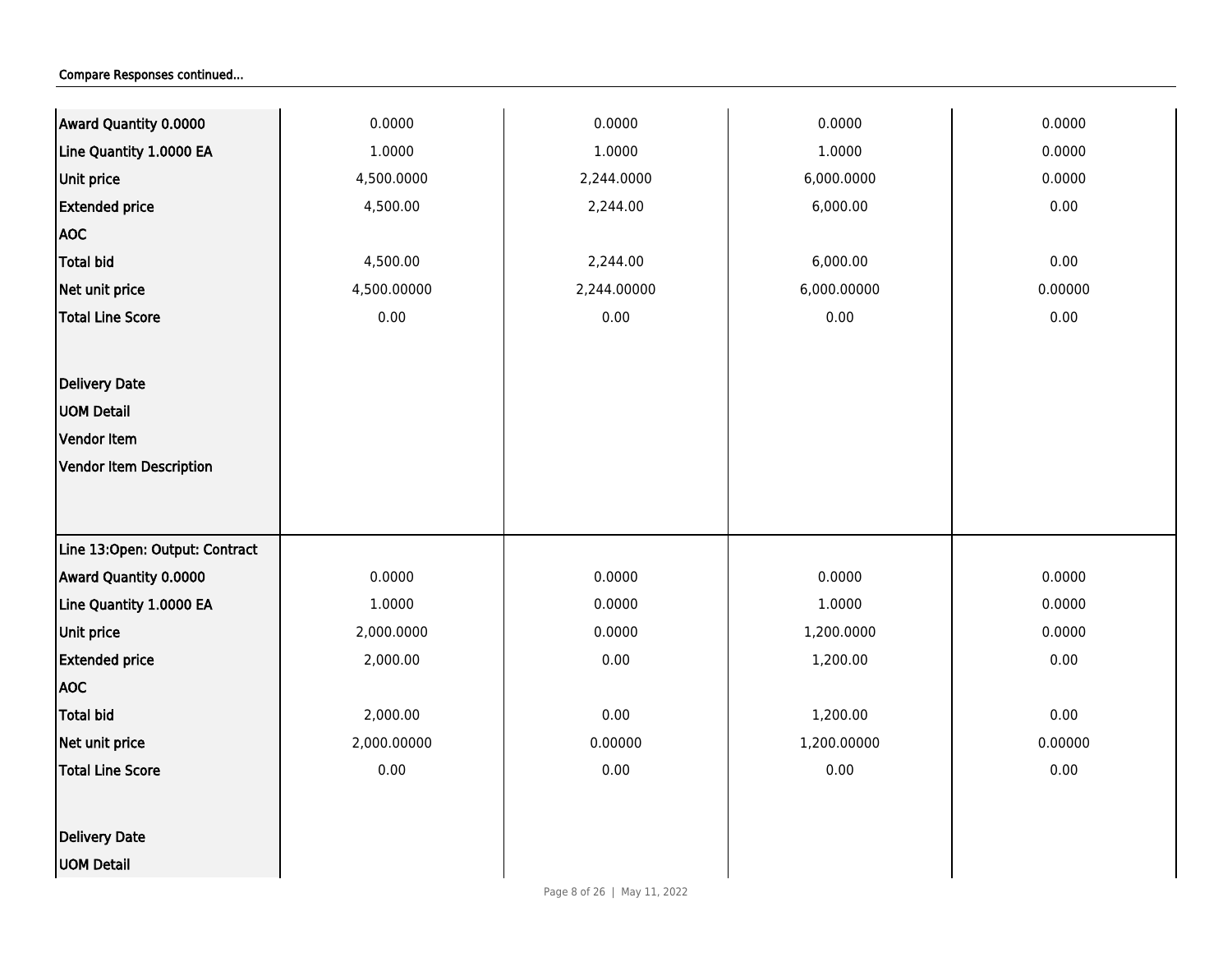| Vendor Item                    |              |            |             |             |
|--------------------------------|--------------|------------|-------------|-------------|
| <b>Vendor Item Description</b> |              |            |             |             |
|                                |              |            |             |             |
|                                |              |            |             |             |
| Line 14:Open: Output: Contract |              |            |             |             |
| Award Quantity 0.0000          | 0.0000       | 0.0000     | 0.0000      | 0.0000      |
| Line Quantity 1.0000 EA        | 1.0000       | 0.0000     | 1.0000      | 1.0000      |
| Unit price                     | 12,500.0000  | 0.0000     | 5,000.0000  | 2,400.0000  |
| <b>Extended price</b>          | 12,500.00    | 0.00       | 5,000.00    | 2,400.00    |
| <b>AOC</b>                     |              |            |             |             |
| <b>Total bid</b>               | 12,500.00    | 0.00       | 5,000.00    | 2,400.00    |
| Net unit price                 | 12,500.00000 | 0.00000    | 5,000.00000 | 2,400.00000 |
| <b>Total Line Score</b>        | 0.00         | 0.00       | 0.00        | 0.00        |
|                                |              |            |             |             |
| <b>Delivery Date</b>           |              |            |             |             |
| <b>UOM Detail</b>              |              |            |             |             |
| <b>Vendor Item</b>             |              |            |             |             |
| <b>Vendor Item Description</b> |              |            |             |             |
|                                |              |            |             |             |
|                                |              |            |             |             |
| Line 15:Open: Output: Contract |              |            |             |             |
| Award Quantity 0.0000          | 0.0000       | 0.0000     | 0.0000      | 0.0000      |
| Line Quantity 1.0000 EA        | 1.0000       | 1.0000     | 1.0000      | 1.0000      |
| Unit price                     | 850.0000     | 1,353.0000 | 1,200.0000  | 5,000.0000  |
| <b>Extended price</b>          | 850.00       | 1,353.00   | 1,200.00    | 5,000.00    |
| <b>AOC</b>                     |              |            |             |             |
| <b>Total bid</b>               | 850.00       | 1,353.00   | 1,200.00    | 5,000.00    |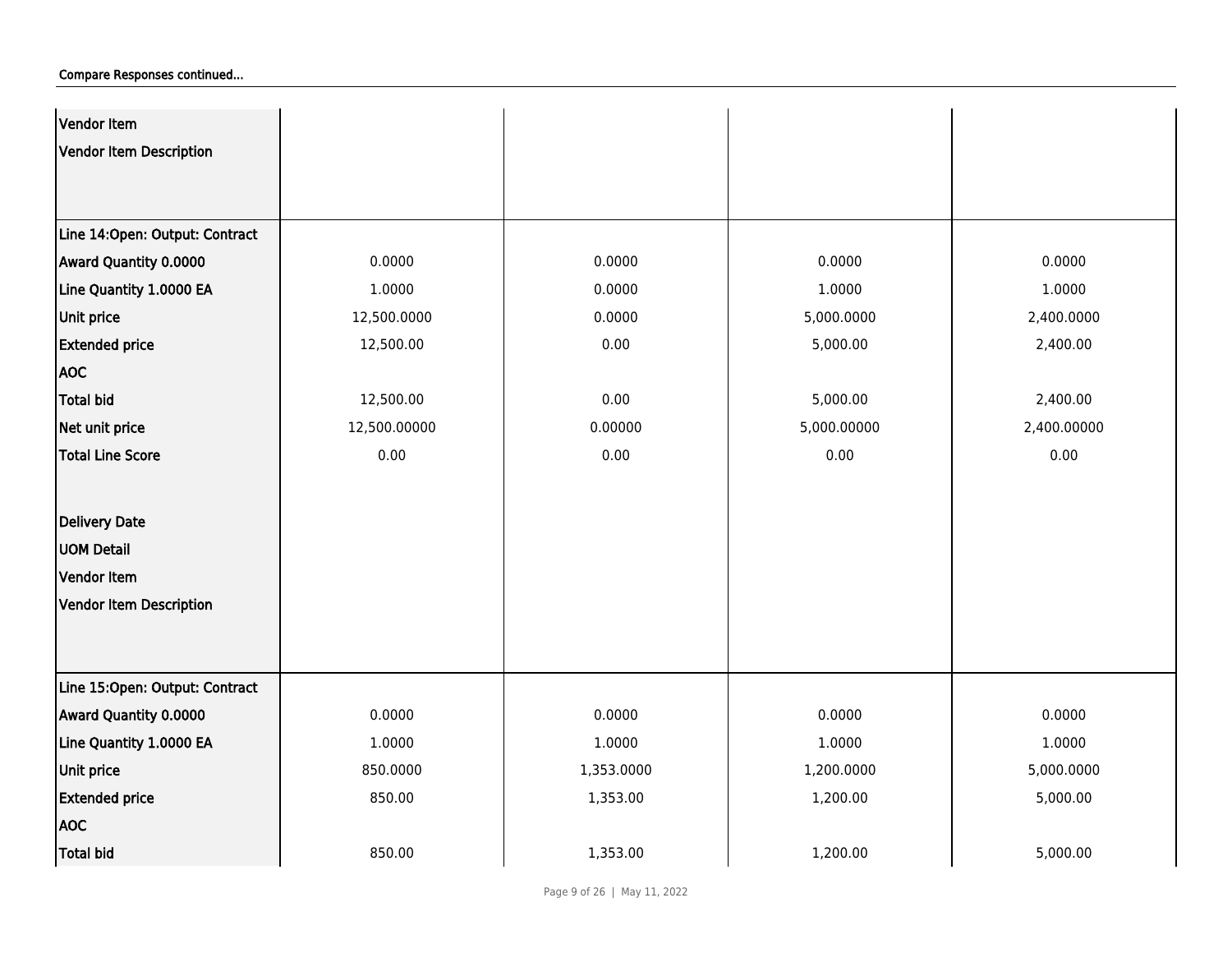| Net unit price                 | 850.00000   | 1,353.00000 | 1,200.00000 | 5,000.00000 |
|--------------------------------|-------------|-------------|-------------|-------------|
| <b>Total Line Score</b>        | 0.00        | 0.00        | 0.00        | 0.00        |
|                                |             |             |             |             |
| <b>Delivery Date</b>           |             |             |             |             |
| <b>UOM Detail</b>              |             |             |             |             |
| Vendor Item                    |             |             |             |             |
| <b>Vendor Item Description</b> |             |             |             |             |
|                                |             |             |             |             |
|                                |             |             |             |             |
| Line 16:Open: Output: Contract |             |             |             |             |
| Award Quantity 0.0000          | 0.0000      | 0.0000      | 0.0000      | 0.0000      |
| Line Quantity 1.0000 EA        | 1.0000      | 1.0000      | 1.0000      | 0.0000      |
| Unit price                     | 3,500.0000  | 2,563.0000  | 5,500.0000  | 0.0000      |
| <b>Extended price</b>          | 3,500.00    | 2,563.00    | 5,500.00    | 0.00        |
| <b>AOC</b>                     |             |             |             |             |
| <b>Total bid</b>               | 3,500.00    | 2,563.00    | 5,500.00    | 0.00        |
| Net unit price                 | 3,500.00000 | 2,563.00000 | 5,500.00000 | 0.00000     |
| Total Line Score               | 0.00        | 0.00        | 0.00        | 0.00        |
|                                |             |             |             |             |
| <b>Delivery Date</b>           |             |             |             |             |
| <b>UOM Detail</b>              |             |             |             |             |
| Vendor Item                    |             |             |             |             |
| Vendor Item Description        |             |             |             |             |
|                                |             |             |             |             |
|                                |             |             |             |             |
| Line 17:Open: Output: Contract |             |             |             |             |
| Award Quantity 0.0000          | 0.0000      | 0.0000      | 0.0000      | 0.0000      |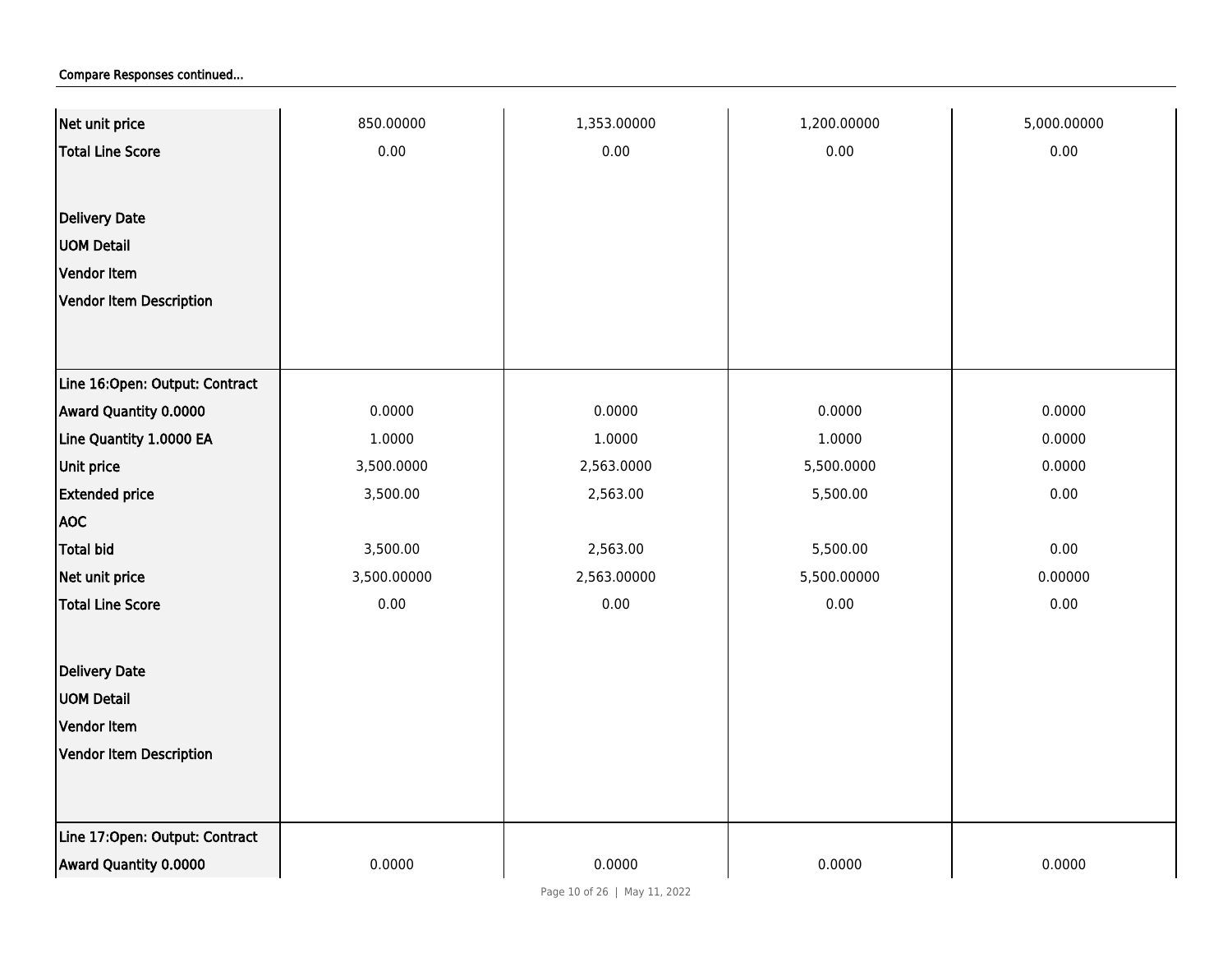| Line Quantity 1.0000 EA        | 1.0000      | 1.0000      | 1.0000      | 0.0000  |
|--------------------------------|-------------|-------------|-------------|---------|
| Unit price                     | 500.0000    | 798.0000    | 600.0000    | 0.0000  |
| <b>Extended price</b>          | 500.00      | 798.00      | 600.00      | 0.00    |
| <b>AOC</b>                     |             |             |             |         |
| <b>Total bid</b>               | 500.00      | 798.00      | 600.00      | 0.00    |
| Net unit price                 | 500.00000   | 798.00000   | 600.00000   | 0.00000 |
| <b>Total Line Score</b>        | $0.00\,$    | $0.00\,$    | 0.00        | 0.00    |
|                                |             |             |             |         |
| Delivery Date                  |             |             |             |         |
| <b>UOM Detail</b>              |             |             |             |         |
| Vendor Item                    |             |             |             |         |
| <b>Vendor Item Description</b> |             |             |             |         |
|                                |             |             |             |         |
|                                |             |             |             |         |
| Line 18:Open: Output: Contract |             |             |             |         |
| Award Quantity 0.0000          | 0.0000      | 0.0000      | 0.0000      | 0.0000  |
| Line Quantity 1.0000 EA        | 1.0000      | 1.0000      | 1.0000      | 0.0000  |
| <b>Unit price</b>              | 1,500.0000  | 1,300.0000  | 1,500.0000  | 0.0000  |
| <b>Extended price</b>          | 1,500.00    | 1,300.00    | 1,500.00    | 0.00    |
| <b>AOC</b>                     |             |             |             |         |
| <b>Total bid</b>               | 1,500.00    | 1,300.00    | 1,500.00    | 0.00    |
| Net unit price                 | 1,500.00000 | 1,300.00000 | 1,500.00000 | 0.00000 |
| <b>Total Line Score</b>        | 0.00        | $0.00\,$    | 0.00        | 0.00    |
|                                |             |             |             |         |
| Delivery Date                  |             |             |             |         |
| <b>UOM Detail</b>              |             |             |             |         |
| Vendor Item                    |             |             |             |         |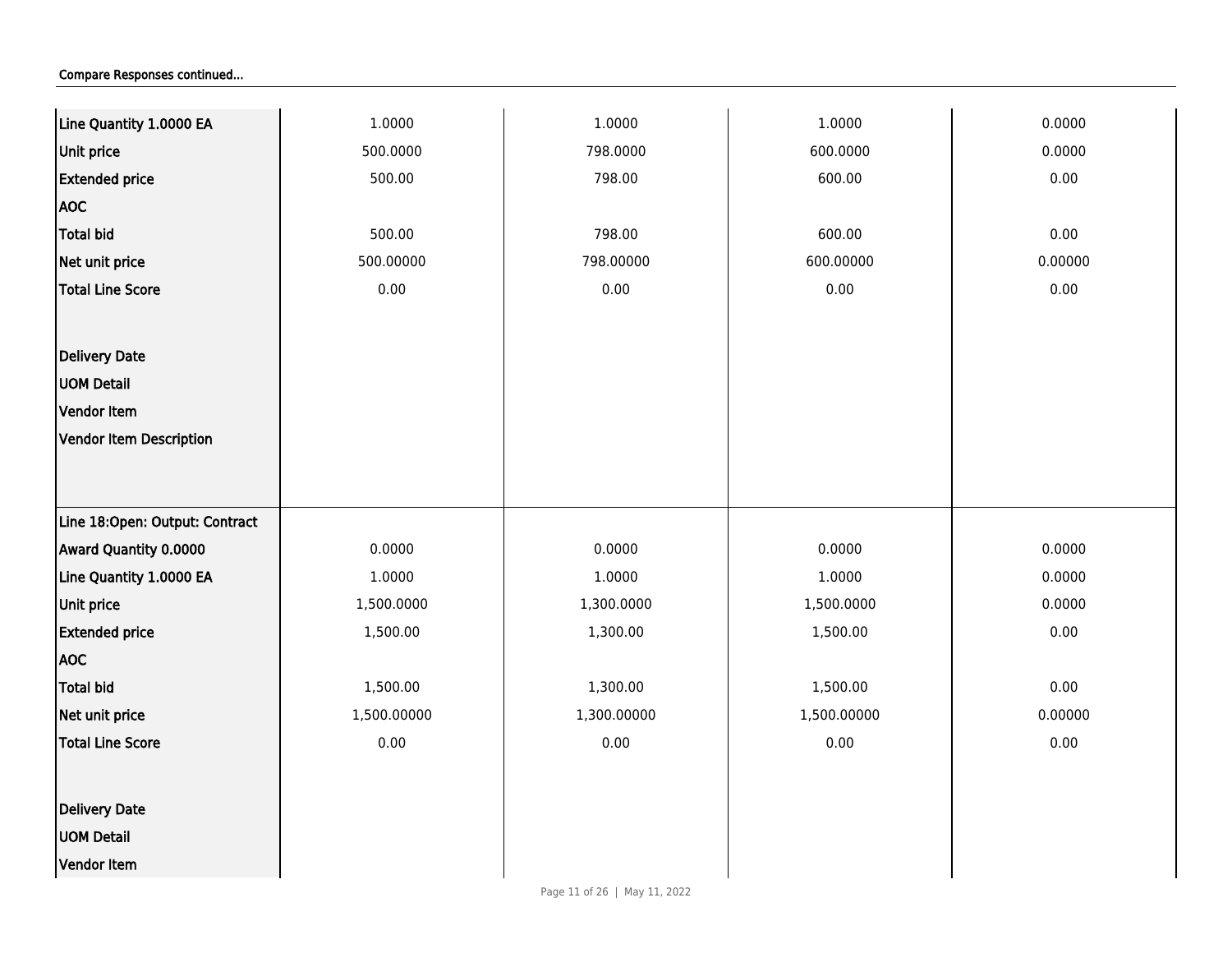| Vendor Item Description        |         |         |             |         |
|--------------------------------|---------|---------|-------------|---------|
|                                |         |         |             |         |
|                                |         |         |             |         |
| Line 19:Open: Output: Contract |         |         |             |         |
| Award Quantity 0.0000          | 0.0000  | 0.0000  | 0.0000      | 0.0000  |
| Line Quantity 1.0000 EA        | 0.0000  | 0.0000  | 1.0000      | 0.0000  |
| <b>Unit price</b>              | 0.0000  | 0.0000  | 2,000.0000  | 0.0000  |
| <b>Extended price</b>          | 0.00    | 0.00    | 2,000.00    | 0.00    |
| <b>AOC</b>                     |         |         |             |         |
| <b>Total bid</b>               | 0.00    | 0.00    | 2,000.00    | 0.00    |
| Net unit price                 | 0.00000 | 0.00000 | 2,000.00000 | 0.00000 |
| <b>Total Line Score</b>        | 0.00    | 0.00    | 0.00        | 0.00    |
|                                |         |         |             |         |
| Delivery Date                  |         |         |             |         |
| <b>UOM Detail</b>              |         |         |             |         |
| Vendor Item                    |         |         |             |         |
| Vendor Item Description        |         |         |             |         |
|                                |         |         |             |         |
|                                |         |         |             |         |
| Line 20:Open: Output: Contract |         |         |             |         |
| Award Quantity 0.0000          | 0.0000  | 0.0000  | 0.0000      | 0.0000  |
| Line Quantity 1.0000 EA        | 0.0000  | 0.0000  | 1.0000      | 0.0000  |
| <b>Unit price</b>              | 0.0000  | 0.0000  | 6,000.0000  | 0.0000  |
| <b>Extended price</b>          | 0.00    | 0.00    | 6,000.00    | 0.00    |
| <b>AOC</b>                     |         |         |             |         |
| <b>Total bid</b>               | 0.00    | 0.00    | 6,000.00    | 0.00    |
| Net unit price                 | 0.00000 | 0.00000 | 6,000.00000 | 0.00000 |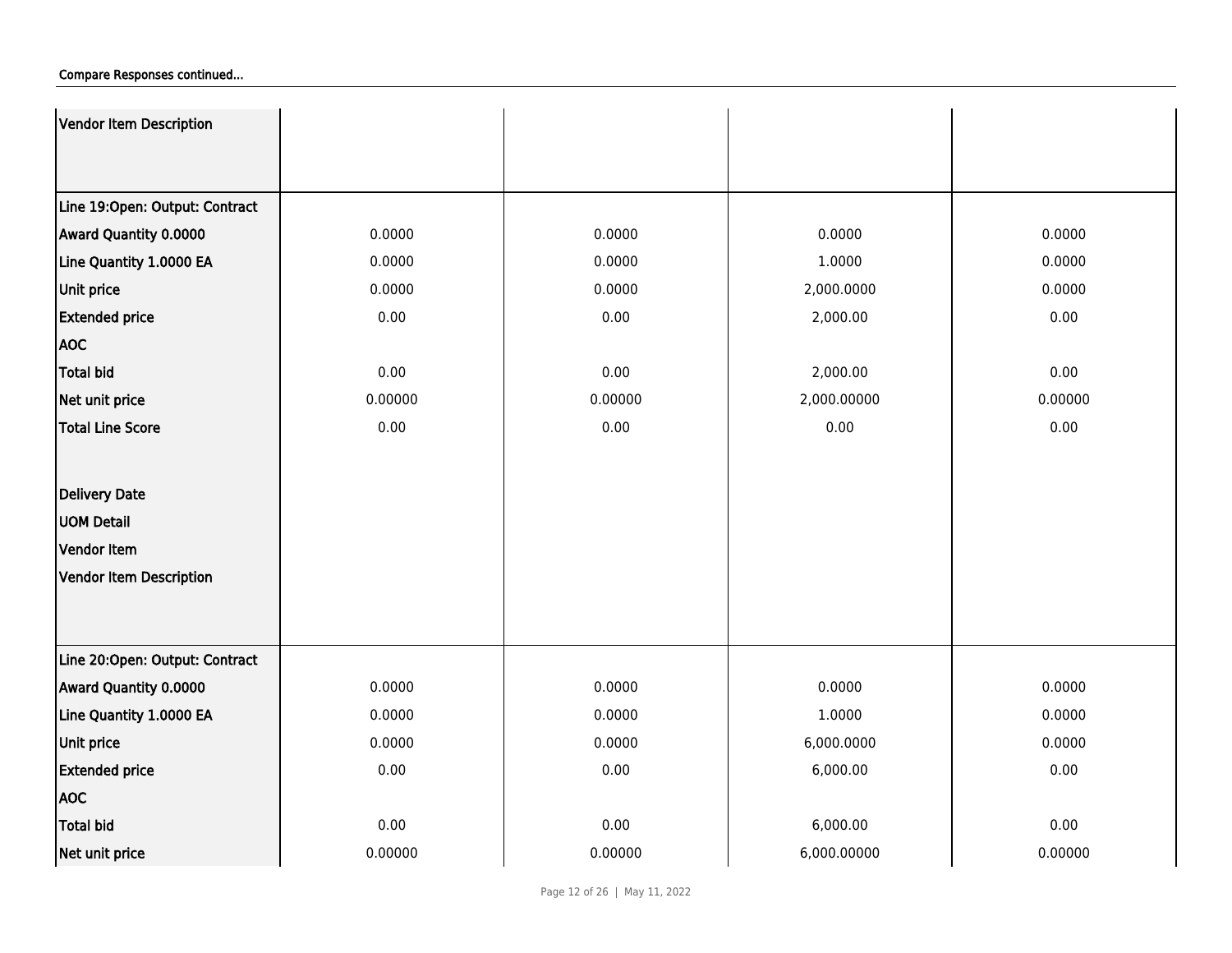| Total Line Score               | 0.00        | 0.00    | 0.00        | 0.00    |
|--------------------------------|-------------|---------|-------------|---------|
|                                |             |         |             |         |
| <b>Delivery Date</b>           |             |         |             |         |
| <b>UOM Detail</b>              |             |         |             |         |
| Vendor Item                    |             |         |             |         |
| Vendor Item Description        |             |         |             |         |
|                                |             |         |             |         |
|                                |             |         |             |         |
| Line 21:Open: Output: Contract |             |         |             |         |
| Award Quantity 0.0000          | 0.0000      | 0.0000  | 0.0000      | 0.0000  |
| Line Quantity 1.0000 EA        | 1.0000      | 0.0000  | 1.0000      | 0.0000  |
| Unit price                     | 2,000.0000  | 0.0000  | 1,000.0000  | 0.0000  |
| <b>Extended price</b>          | 2,000.00    | 0.00    | 1,000.00    | 0.00    |
| <b>AOC</b>                     |             |         |             |         |
| <b>Total bid</b>               | 2,000.00    | 0.00    | 1,000.00    | 0.00    |
| Net unit price                 | 2,000.00000 | 0.00000 | 1,000.00000 | 0.00000 |
| <b>Total Line Score</b>        | 0.00        | 0.00    | 0.00        | 0.00    |
| <b>Delivery Date</b>           |             |         |             |         |
| <b>UOM Detail</b>              |             |         |             |         |
| Vendor Item                    |             |         |             |         |
| Vendor Item Description        |             |         |             |         |
|                                |             |         |             |         |
|                                |             |         |             |         |
| Line 22:Open: Output: Contract |             |         |             |         |
| Award Quantity 0.0000          | 0.0000      | 0.0000  | 0.0000      | 0.0000  |
| Line Quantity 1.0000 EA        | 1.0000      | 0.0000  | 1.0000      | 0.0000  |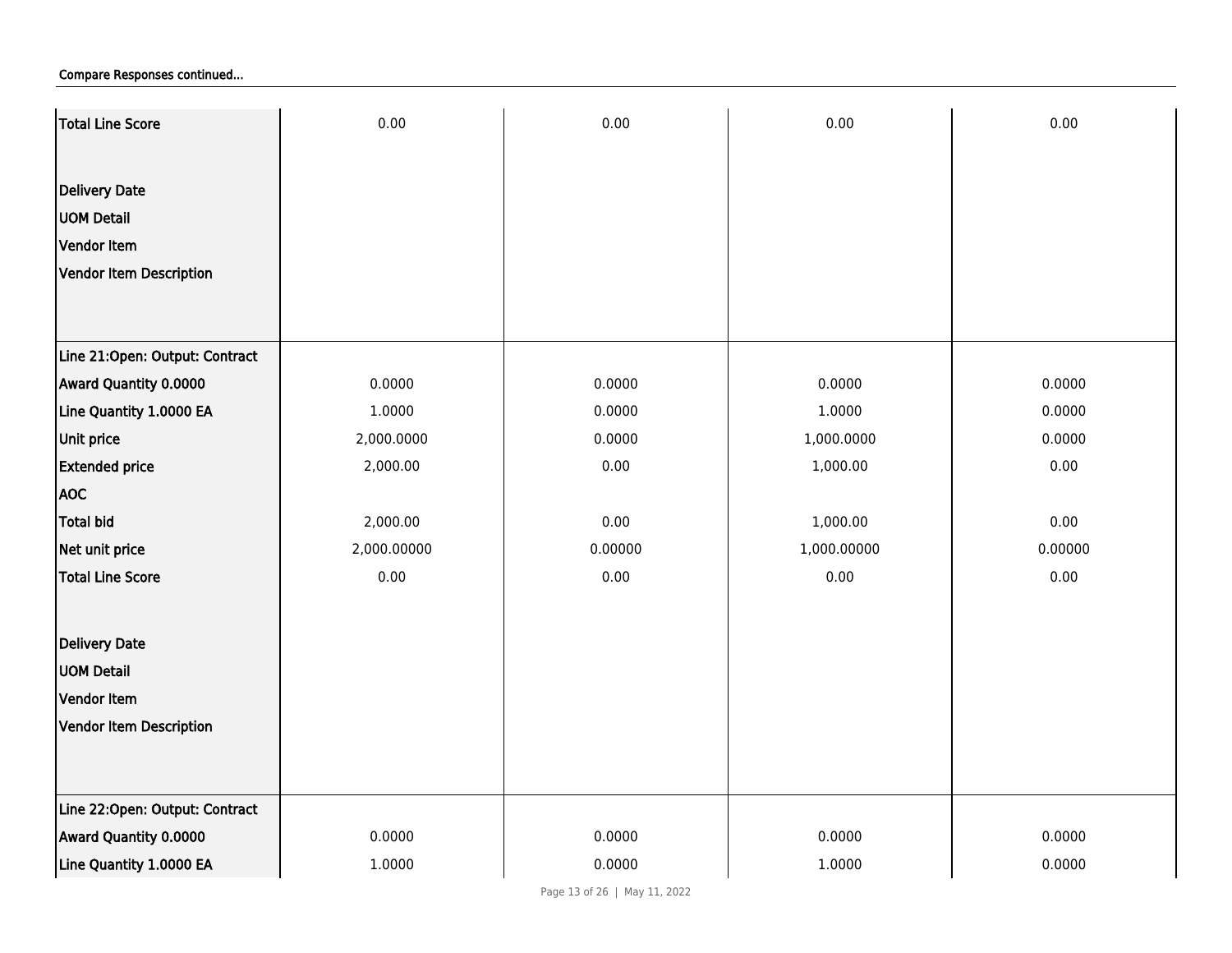| $0.00\,$<br>3,000.00   |
|------------------------|
|                        |
|                        |
| 0.00<br>3,000.00       |
| 0.00000<br>3,000.00000 |
| 0.00<br>$0.00\,$       |
|                        |
|                        |
|                        |
|                        |
|                        |
|                        |
|                        |
|                        |
| 0.0000<br>0.0000       |
| 1.0000<br>0.0000       |
| 0.0000<br>1,000.0000   |
| 1,000.00<br>$0.00\,$   |
|                        |
| 0.00<br>1,000.00       |
| 0.00000<br>1,000.00000 |
| 0.00<br>$0.00\,$       |
|                        |
|                        |
|                        |
|                        |
|                        |
|                        |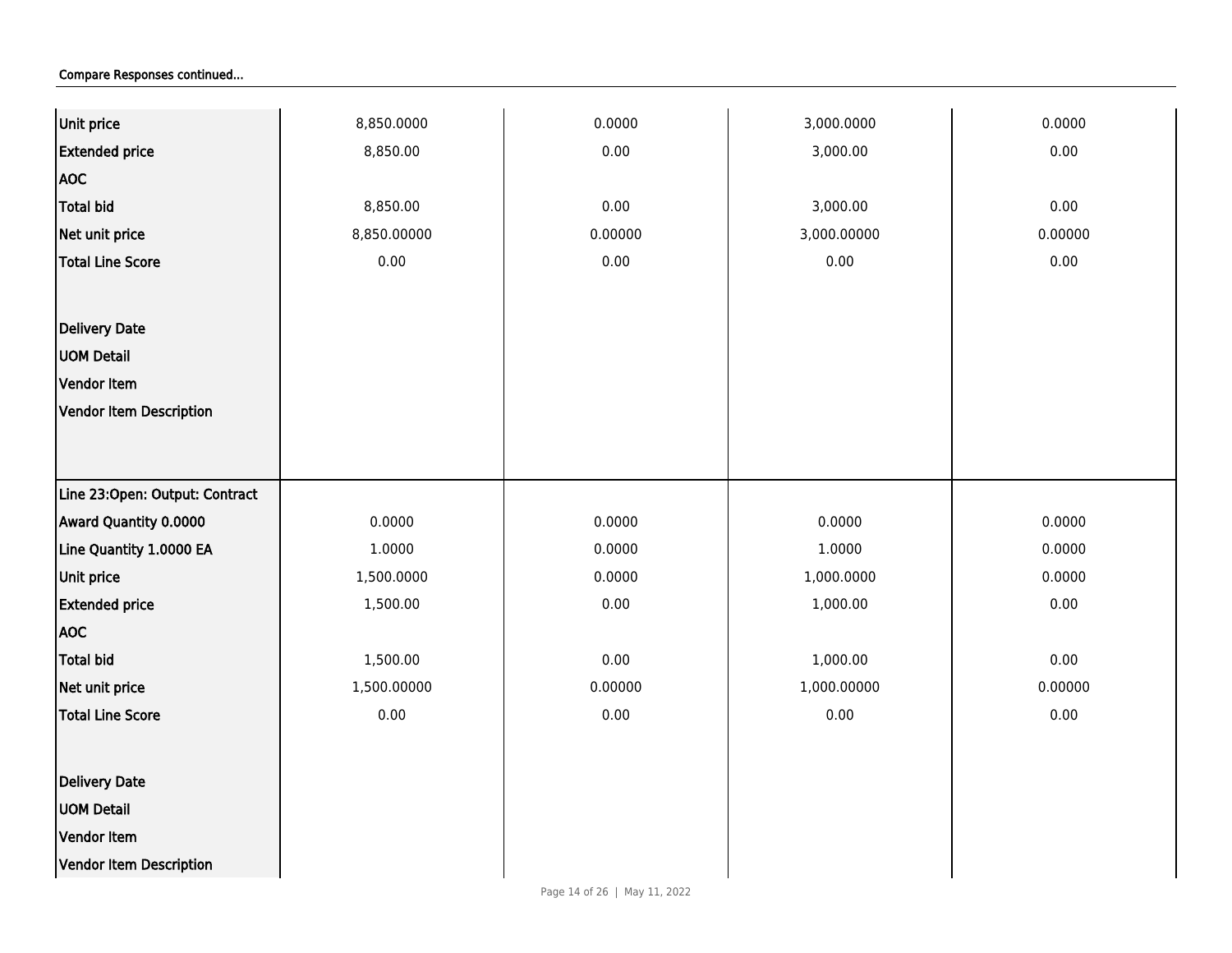| Line 24: Open: Output: Contract |             |         |             |         |
|---------------------------------|-------------|---------|-------------|---------|
| Award Quantity 0.0000           | 0.0000      | 0.0000  | 0.0000      | 0.0000  |
| Line Quantity 1.0000 EA         | 1.0000      | 0.0000  | 1.0000      | 0.0000  |
| Unit price                      | 5,500.0000  | 0.0000  | 4,000.0000  | 0.0000  |
| <b>Extended price</b>           | 5,500.00    | 0.00    | 4,000.00    | 0.00    |
| <b>AOC</b>                      |             |         |             |         |
| <b>Total bid</b>                | 5,500.00    | 0.00    | 4,000.00    | 0.00    |
| Net unit price                  | 5,500.00000 | 0.00000 | 4,000.00000 | 0.00000 |
| <b>Total Line Score</b>         | 0.00        | 0.00    | 0.00        | 0.00    |
|                                 |             |         |             |         |
| Delivery Date                   |             |         |             |         |
| <b>UOM Detail</b>               |             |         |             |         |
| Vendor Item                     |             |         |             |         |
| Vendor Item Description         |             |         |             |         |
|                                 |             |         |             |         |
|                                 |             |         |             |         |
| Line 25:Open: Output: Contract  |             |         |             |         |
| Award Quantity 0.0000           | 0.0000      | 0.0000  | 0.0000      | 0.0000  |
| Line Quantity 1.0000 EA         | 0.0000      | 0.0000  | 1.0000      | 0.0000  |
| <b>Unit price</b>               | 0.0000      | 0.0000  | 2,000.0000  | 0.0000  |
| <b>Extended price</b>           | 0.00        | 0.00    | 2,000.00    | 0.00    |
| <b>AOC</b>                      |             |         |             |         |
| Total bid                       | 0.00        | 0.00    | 2,000.00    | 0.00    |
| Net unit price                  | 0.00000     | 0.00000 | 2,000.00000 | 0.00000 |
| <b>Total Line Score</b>         | 0.00        | 0.00    | 0.00        | 0.00    |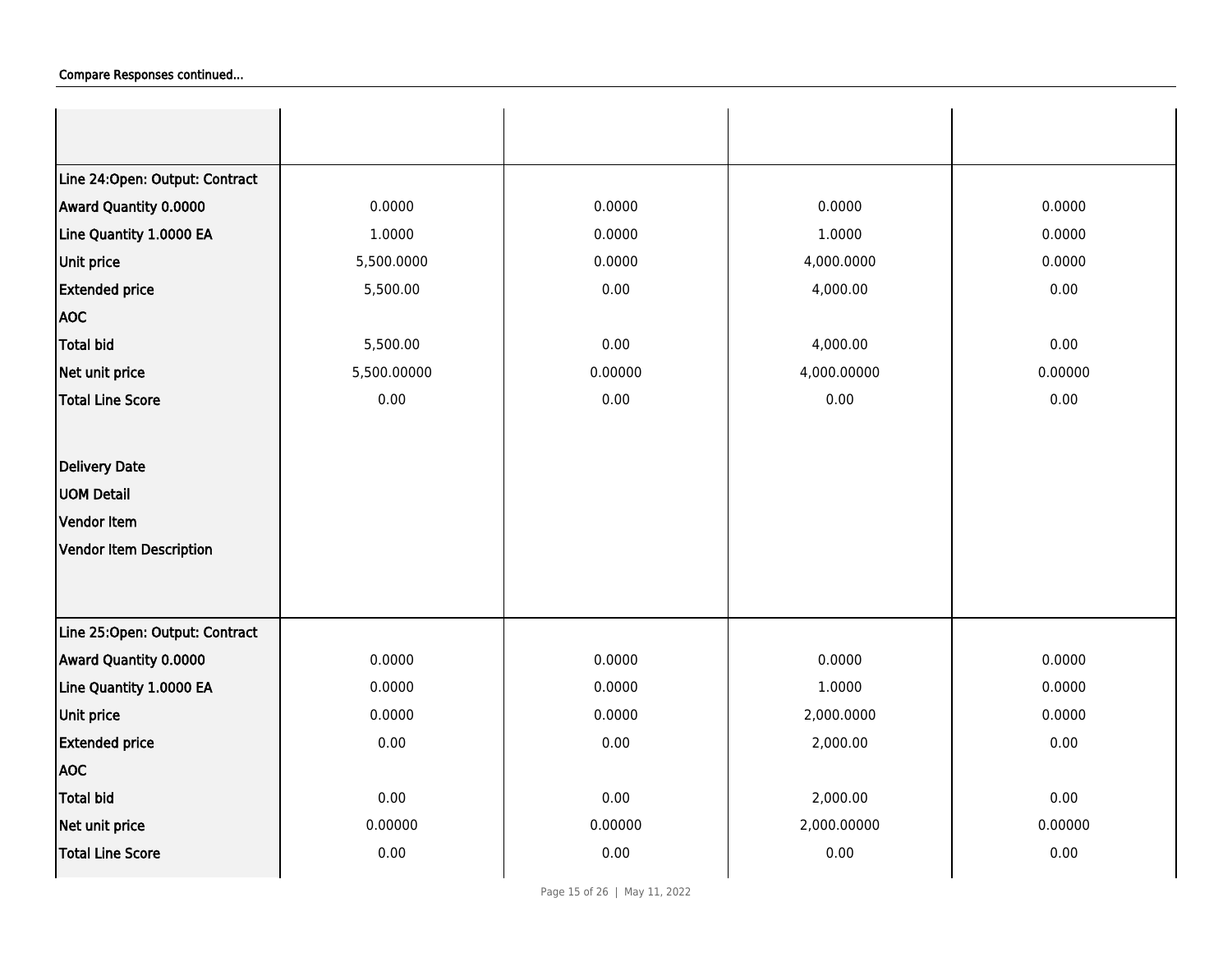| Delivery Date<br><b>UOM Detail</b><br>Vendor Item<br>Vendor Item Description |         |         |             |         |
|------------------------------------------------------------------------------|---------|---------|-------------|---------|
| Line 26:Open: Output: Contract                                               |         |         |             |         |
| Award Quantity 0.0000                                                        | 0.0000  | 0.0000  | 0.0000      | 0.0000  |
| Line Quantity 1.0000 EA                                                      | 0.0000  | 0.0000  | 1.0000      | 0.0000  |
| Unit price                                                                   | 0.0000  | 0.0000  | 8,000.0000  | 0.0000  |
| <b>Extended price</b>                                                        | 0.00    | 0.00    | 8,000.00    | 0.00    |
| <b>AOC</b>                                                                   |         |         |             |         |
| Total bid                                                                    | 0.00    | 0.00    | 8,000.00    | 0.00    |
| Net unit price                                                               | 0.00000 | 0.00000 | 8,000.00000 | 0.00000 |
| Total Line Score                                                             | 0.00    | 0.00    | 0.00        | 0.00    |
| <b>Delivery Date</b>                                                         |         |         |             |         |
| <b>UOM Detail</b>                                                            |         |         |             |         |
| Vendor Item                                                                  |         |         |             |         |
| Vendor Item Description                                                      |         |         |             |         |
|                                                                              |         |         |             |         |
| Line 27:Open: Output: Contract                                               |         |         |             |         |
| Award Quantity 0.0000                                                        | 0.0000  | 0.0000  | 0.0000      | 0.0000  |
| Line Quantity 1.0000 EA                                                      | 0.0000  | 0.0000  | 1.0000      | 0.0000  |
| Unit price                                                                   | 0.0000  | 0.0000  | 1,500.0000  | 0.0000  |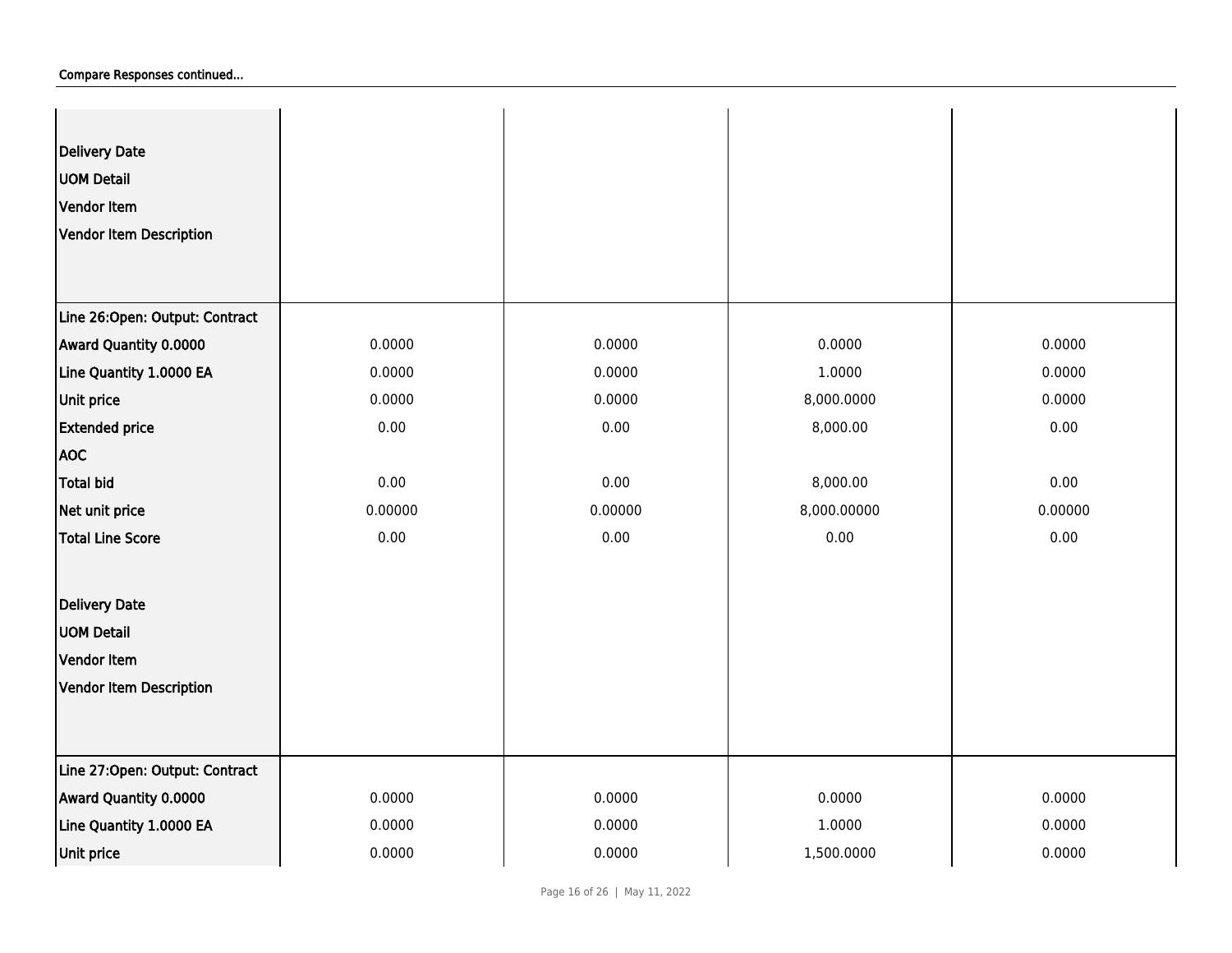| <b>Extended price</b>          | 0.00    | 0.00    | 1,500.00    | 0.00    |
|--------------------------------|---------|---------|-------------|---------|
| <b>AOC</b>                     |         |         |             |         |
| Total bid                      | 0.00    | 0.00    | 1,500.00    | 0.00    |
| Net unit price                 | 0.00000 | 0.00000 | 1,500.00000 | 0.00000 |
| Total Line Score               | 0.00    | 0.00    | $0.00\,$    | 0.00    |
|                                |         |         |             |         |
| Delivery Date                  |         |         |             |         |
| <b>UOM Detail</b>              |         |         |             |         |
| Vendor Item                    |         |         |             |         |
| <b>Vendor Item Description</b> |         |         |             |         |
|                                |         |         |             |         |
|                                |         |         |             |         |
| Line 28:Open: Output: Contract |         |         |             |         |
| Award Quantity 0.0000          | 0.0000  | 0.0000  | 0.0000      | 0.0000  |
| Line Quantity 1.0000 EA        | 0.0000  | 0.0000  | 1.0000      | 0.0000  |
| Unit price                     | 0.0000  | 0.0000  | 8,000.0000  | 0.0000  |
| <b>Extended price</b>          | 0.00    | 0.00    | 8,000.00    | 0.00    |
| <b>AOC</b>                     |         |         |             |         |
| Total bid                      | 0.00    | 0.00    | 8,000.00    | 0.00    |
| Net unit price                 | 0.00000 | 0.00000 | 8,000.00000 | 0.00000 |
| Total Line Score               | 0.00    | 0.00    | $0.00\,$    | 0.00    |
|                                |         |         |             |         |
| Delivery Date                  |         |         |             |         |
| <b>UOM Detail</b>              |         |         |             |         |
| Vendor Item                    |         |         |             |         |
| Vendor Item Description        |         |         |             |         |
|                                |         |         |             |         |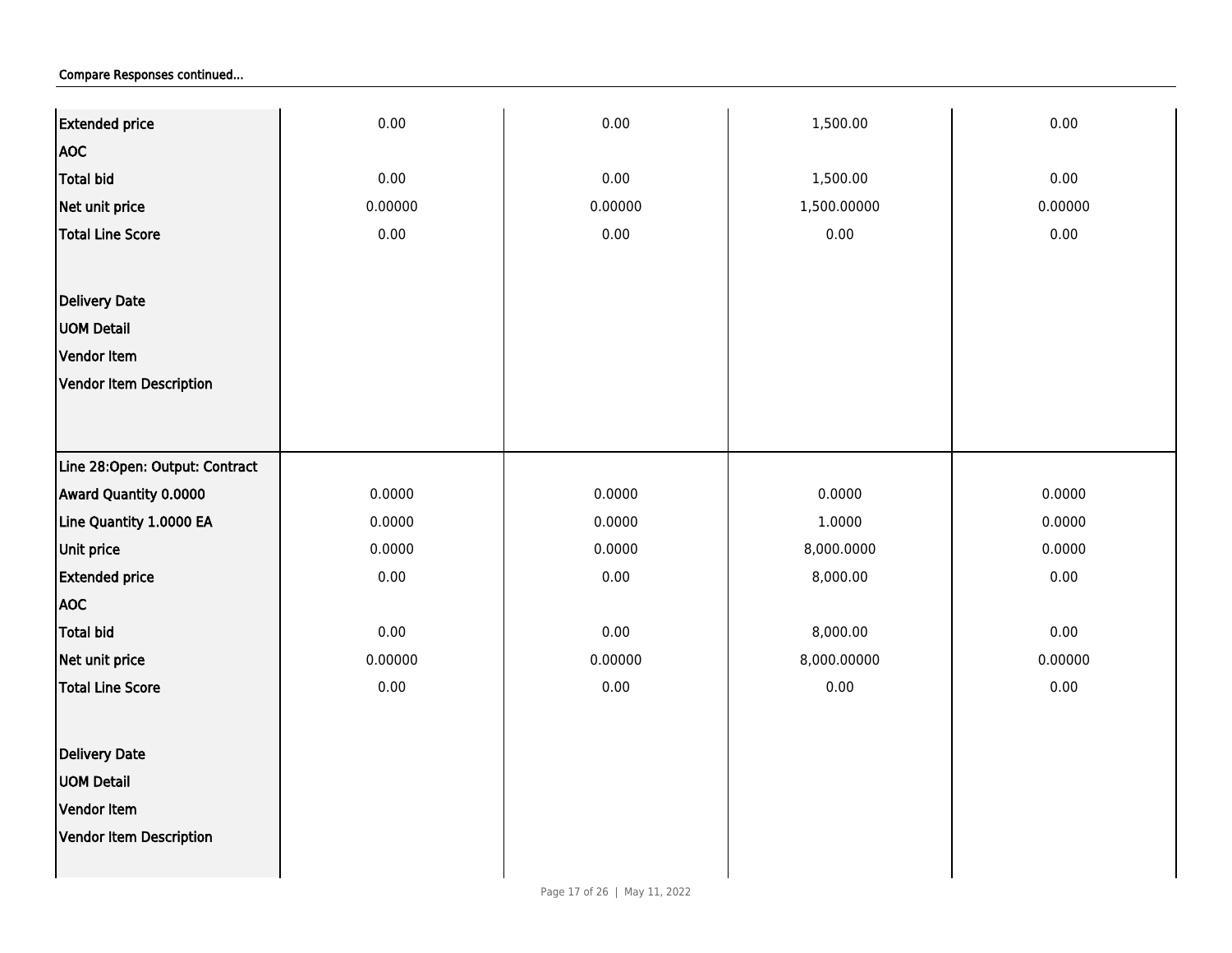| Line 29:Open: Output: Contract |             |         |             |         |
|--------------------------------|-------------|---------|-------------|---------|
| Award Quantity 0.0000          | 0.0000      | 0.0000  | 0.0000      | 0.0000  |
| Line Quantity 1.0000 EA        | 1.0000      | 0.0000  | 1.0000      | 0.0000  |
| Unit price                     | 500.0000    | 0.0000  | 1,000.0000  | 0.0000  |
| <b>Extended price</b>          | 500.00      | 0.00    | 1,000.00    | 0.00    |
| <b>AOC</b>                     |             |         |             |         |
| <b>Total bid</b>               | 500.00      | 0.00    | 1,000.00    | 0.00    |
| Net unit price                 | 500.00000   | 0.00000 | 1,000.00000 | 0.00000 |
| <b>Total Line Score</b>        | 0.00        | 0.00    | 0.00        | 0.00    |
|                                |             |         |             |         |
| Delivery Date                  |             |         |             |         |
| <b>UOM Detail</b>              |             |         |             |         |
| Vendor Item                    |             |         |             |         |
| <b>Vendor Item Description</b> |             |         |             |         |
|                                |             |         |             |         |
|                                |             |         |             |         |
| Line 30:Open: Output: Contract |             |         |             |         |
| Award Quantity 0.0000          | 0.0000      | 0.0000  | 0.0000      | 0.0000  |
| Line Quantity 1.0000 EA        | 1.0000      | 0.0000  | 1.0000      | 0.0000  |
| Unit price                     | 2,200.0000  | 0.0000  | 1,800.0000  | 0.0000  |
| <b>Extended price</b>          | 2,200.00    | 0.00    | 1,800.00    | 0.00    |
| <b>AOC</b>                     |             |         |             |         |
| <b>Total bid</b>               | 2,200.00    | 0.00    | 1,800.00    | 0.00    |
| Net unit price                 | 2,200.00000 | 0.00000 | 1,800.00000 | 0.00000 |
| <b>Total Line Score</b>        | 0.00        | 0.00    | 0.00        | 0.00    |
|                                |             |         |             |         |
|                                |             |         |             |         |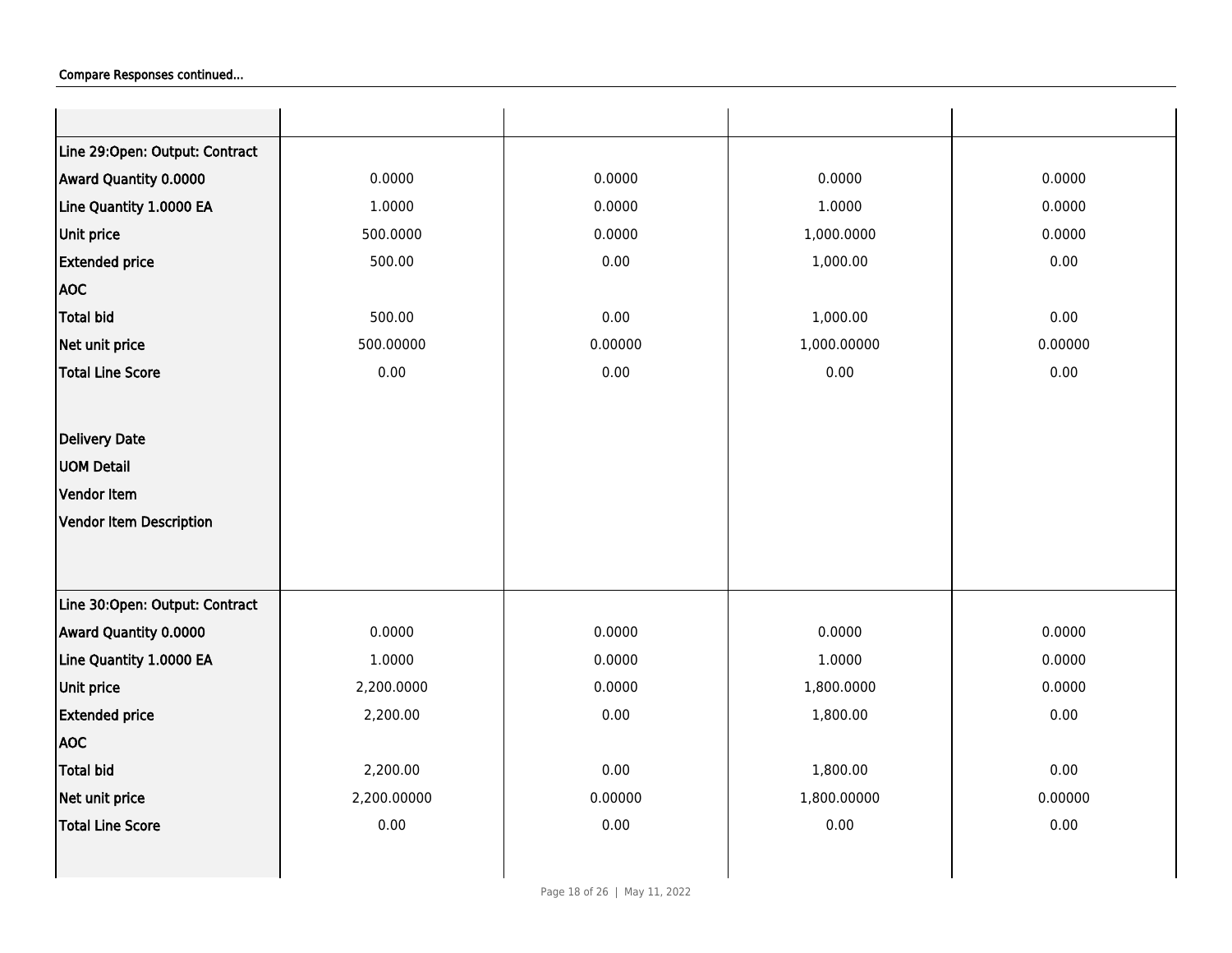| <b>Delivery Date</b>           |         |         |             |         |
|--------------------------------|---------|---------|-------------|---------|
| <b>UOM Detail</b>              |         |         |             |         |
| Vendor Item                    |         |         |             |         |
| Vendor Item Description        |         |         |             |         |
|                                |         |         |             |         |
|                                |         |         |             |         |
| Line 31:Open: Output: Contract |         |         |             |         |
| Award Quantity 0.0000          | 0.0000  | 0.0000  | 0.0000      | 0.0000  |
| Line Quantity 1.0000 EA        | 0.0000  | 0.0000  | 1.0000      | 0.0000  |
| Unit price                     | 0.0000  | 0.0000  | 5,700.0000  | 0.0000  |
| <b>Extended price</b>          | 0.00    | 0.00    | 5,700.00    | 0.00    |
| <b>AOC</b>                     |         |         |             |         |
| <b>Total bid</b>               | 0.00    | 0.00    | 5,700.00    | 0.00    |
| Net unit price                 | 0.00000 | 0.00000 | 5,700.00000 | 0.00000 |
| <b>Total Line Score</b>        | 0.00    | 0.00    | 0.00        | 0.00    |
|                                |         |         |             |         |
| <b>Delivery Date</b>           |         |         |             |         |
| <b>UOM Detail</b>              |         |         |             |         |
| Vendor Item                    |         |         |             |         |
| Vendor Item Description        |         |         |             |         |
|                                |         |         |             |         |
|                                |         |         |             |         |
| Line 32:Open: Output: Contract |         |         |             |         |
| <b>Award Quantity 0.0000</b>   | 0.0000  | 0.0000  | 0.0000      | 0.0000  |
| Line Quantity 1.0000 EA        | 0.0000  | 0.0000  | 1.0000      | 0.0000  |
| Unit price                     | 0.0000  | 0.0000  | 40,000.0000 | 0.0000  |
| <b>Extended price</b>          | 0.00    | 0.00    | 40,000.00   | 0.00    |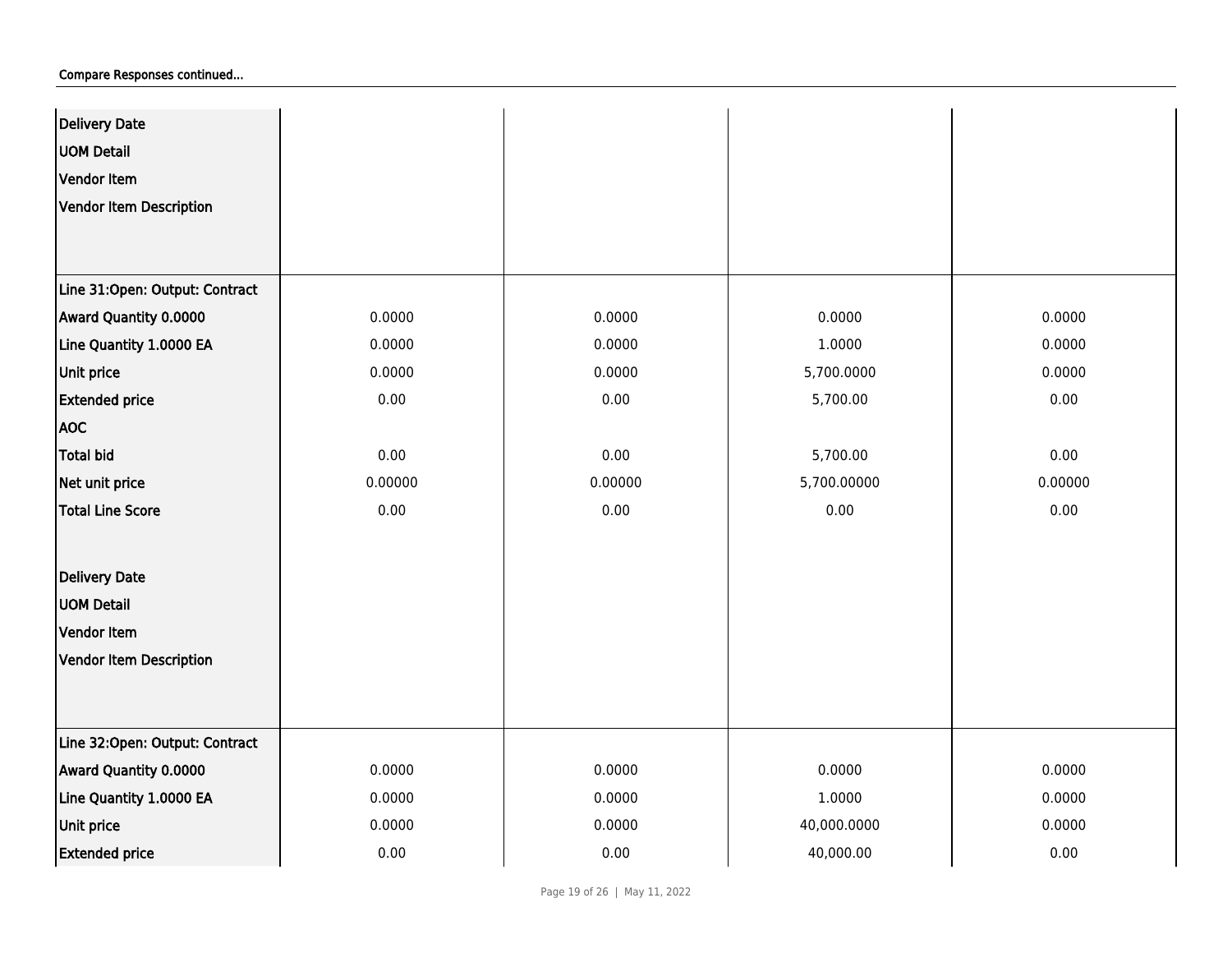| <b>AOC</b>                     |         |         |              |          |
|--------------------------------|---------|---------|--------------|----------|
| <b>Total bid</b>               | 0.00    | 0.00    | 40,000.00    | 0.00     |
| Net unit price                 | 0.00000 | 0.00000 | 40,000.00000 | 0.00000  |
| <b>Total Line Score</b>        | 0.00    | 0.00    | 0.00         | 0.00     |
|                                |         |         |              |          |
|                                |         |         |              |          |
| <b>Delivery Date</b>           |         |         |              |          |
| <b>UOM Detail</b>              |         |         |              |          |
| Vendor Item                    |         |         |              |          |
| Vendor Item Description        |         |         |              |          |
|                                |         |         |              |          |
|                                |         |         |              |          |
| Line 33:Open: Output: Contract |         |         |              |          |
| Award Quantity 0.0000          | 0.0000  | 0.0000  | 0.0000       | 0.0000   |
| Line Quantity 1.0000 EA        | 0.0000  | 0.0000  | 1.0000       | 0.0000   |
| Unit price                     | 0.0000  | 0.0000  | 1,000.0000   | 0.0000   |
| <b>Extended price</b>          | 0.00    | 0.00    | 1,000.00     | $0.00\,$ |
| <b>AOC</b>                     |         |         |              |          |
| <b>Total bid</b>               | 0.00    | 0.00    | 1,000.00     | 0.00     |
| Net unit price                 | 0.00000 | 0.00000 | 1,000.00000  | 0.00000  |
| <b>Total Line Score</b>        | 0.00    | 0.00    | $0.00\,$     | 0.00     |
|                                |         |         |              |          |
| <b>Delivery Date</b>           |         |         |              |          |
| <b>UOM Detail</b>              |         |         |              |          |
| Vendor Item                    |         |         |              |          |
|                                |         |         |              |          |
| <b>Vendor Item Description</b> |         |         |              |          |
|                                |         |         |              |          |
|                                |         |         |              |          |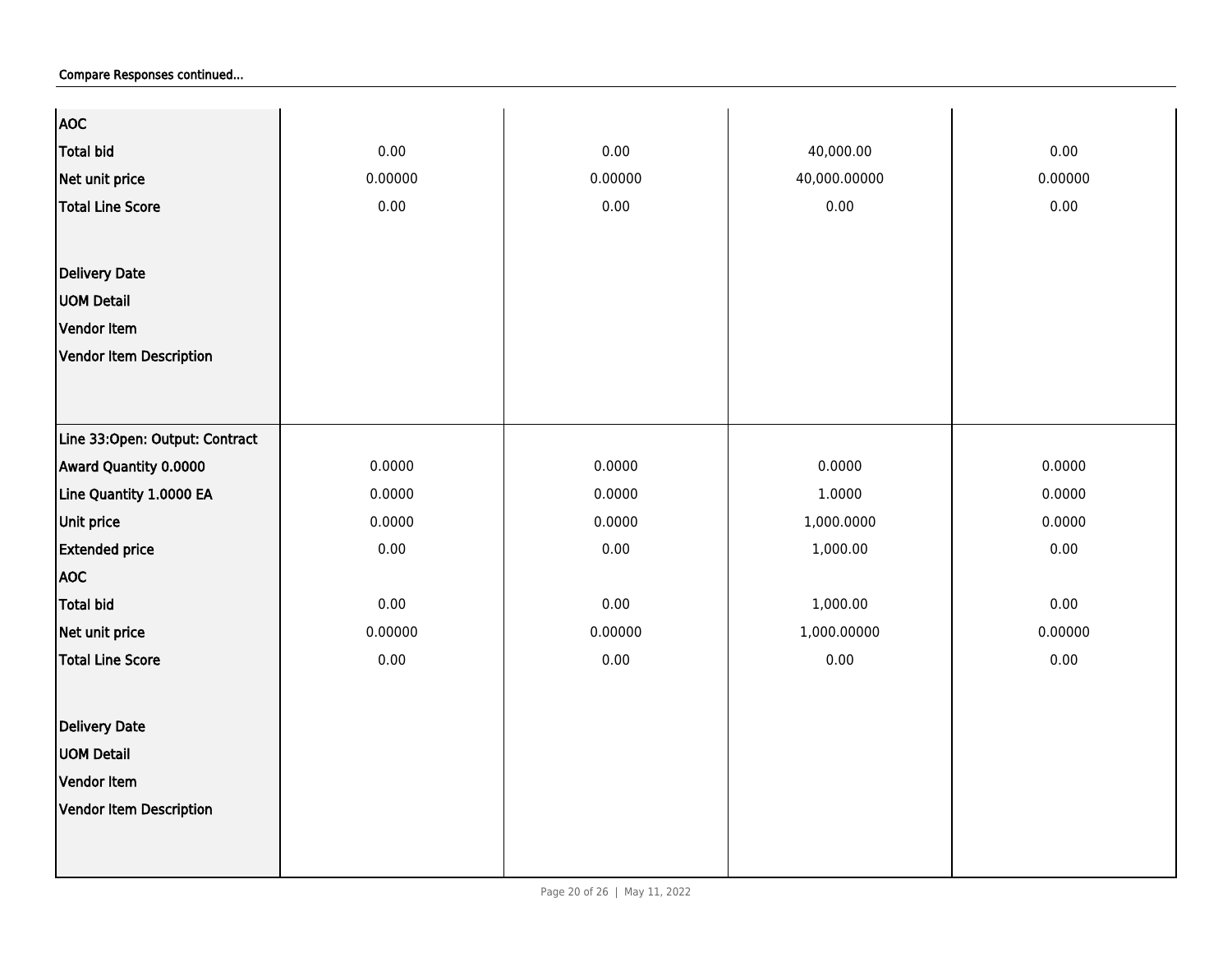| Line 34: Open: Output: Contract |          |           |             |         |
|---------------------------------|----------|-----------|-------------|---------|
| Award Quantity 0.0000           | 0.0000   | 0.0000    | 0.0000      | 0.0000  |
| Line Quantity 1.0000 EA         | 0.0000   | 0.0000    | 1.0000      | 0.0000  |
| Unit price                      | 0.0000   | 0.0000    | 2,500.0000  | 0.0000  |
| <b>Extended price</b>           | $0.00\,$ | 0.00      | 2,500.00    | 0.00    |
| <b>AOC</b>                      |          |           |             |         |
| <b>Total bid</b>                | 0.00     | 0.00      | 2,500.00    | 0.00    |
| Net unit price                  | 0.00000  | 0.00000   | 2,500.00000 | 0.00000 |
| <b>Total Line Score</b>         | 0.00     | 0.00      | 0.00        | 0.00    |
|                                 |          |           |             |         |
| Delivery Date                   |          |           |             |         |
| <b>UOM Detail</b>               |          |           |             |         |
| Vendor Item                     |          |           |             |         |
| <b>Vendor Item Description</b>  |          |           |             |         |
|                                 |          |           |             |         |
|                                 |          |           |             |         |
| Line 35:Open: Output: Contract  |          |           |             |         |
| Award Quantity 0.0000           | 0.0000   | 0.0000    | 0.0000      | 0.0000  |
| Line Quantity 1.0000 EA         | 0.0000   | 1.0000    | 1.0000      | 0.0000  |
| Unit price                      | 0.0000   | 976.0000  | 1,000.0000  | 0.0000  |
| <b>Extended price</b>           | 0.00     | 976.00    | 1,000.00    | 0.00    |
| <b>AOC</b>                      |          |           |             |         |
| <b>Total bid</b>                | 0.00     | 976.00    | 1,000.00    | 0.00    |
| Net unit price                  | 0.00000  | 976.00000 | 1,000.00000 | 0.00000 |
| <b>Total Line Score</b>         | 0.00     | 0.00      | 0.00        | 0.00    |
|                                 |          |           |             |         |
| Delivery Date                   |          |           |             |         |
|                                 |          |           |             |         |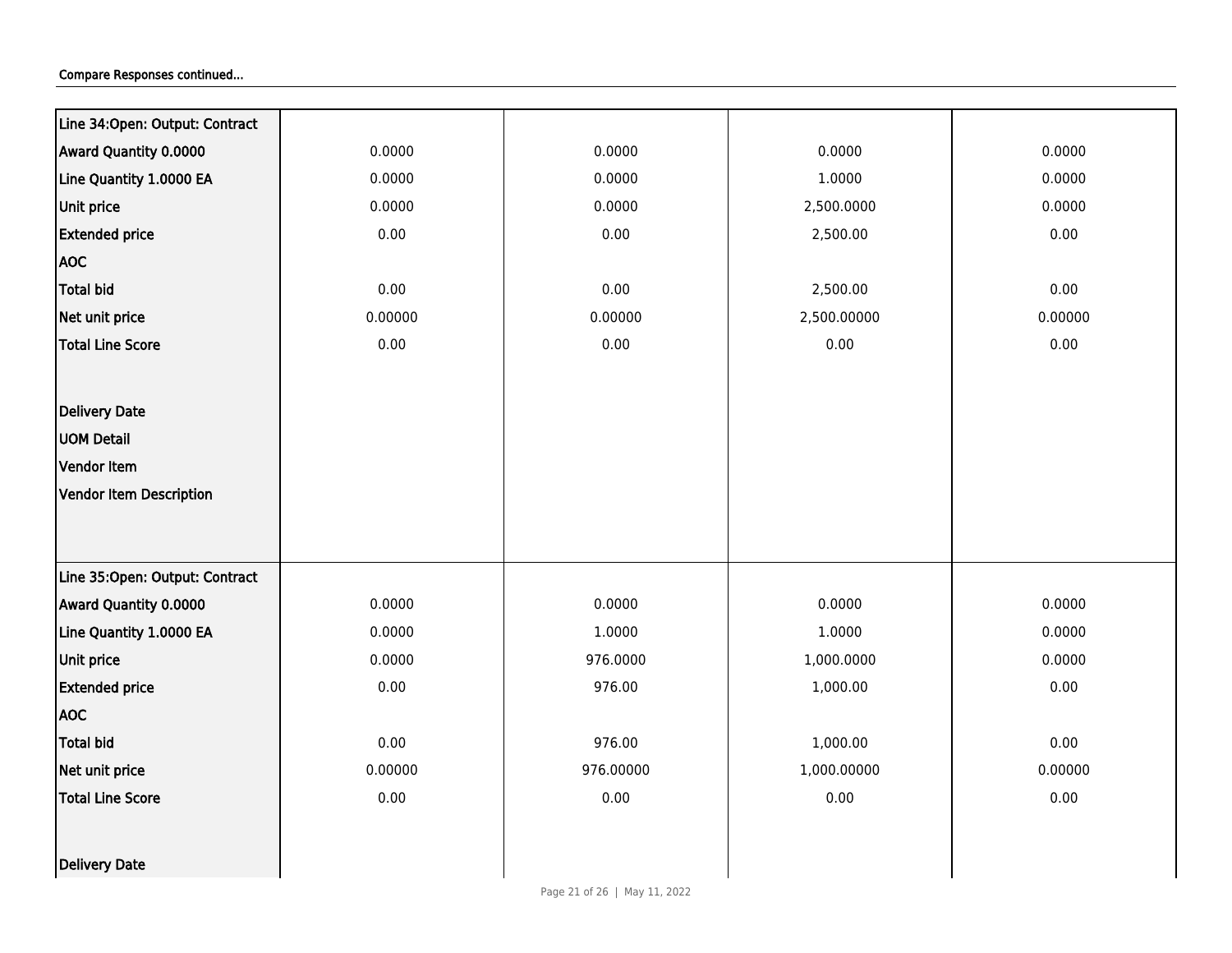| <b>UOM Detail</b>              |          |             |             |          |
|--------------------------------|----------|-------------|-------------|----------|
| Vendor Item                    |          |             |             |          |
| Vendor Item Description        |          |             |             |          |
|                                |          |             |             |          |
|                                |          |             |             |          |
| Line 36:Open: Output: Contract |          |             |             |          |
| Award Quantity 0.0000          | 0.0000   | 0.0000      | 0.0000      | 0.0000   |
| Line Quantity 1.0000 EA        | 0.0000   | 1.0000      | 1.0000      | 0.0000   |
| Unit price                     | 0.0000   | 1,928.0000  | 2,500.0000  | 0.0000   |
| <b>Extended price</b>          | 0.00     | 1,928.00    | 2,500.00    | 0.00     |
| <b>AOC</b>                     |          |             |             |          |
| Total bid                      | 0.00     | 1,928.00    | 2,500.00    | 0.00     |
| Net unit price                 | 0.00000  | 1,928.00000 | 2,500.00000 | 0.00000  |
| <b>Total Line Score</b>        | 0.00     | 0.00        | 0.00        | $0.00\,$ |
|                                |          |             |             |          |
| <b>Delivery Date</b>           |          |             |             |          |
| <b>UOM Detail</b>              |          |             |             |          |
| Vendor Item                    |          |             |             |          |
| Vendor Item Description        |          |             |             |          |
|                                |          |             |             |          |
|                                |          |             |             |          |
| Line 37:Open: Output: Contract |          |             |             |          |
| Award Quantity 0.0000          | 0.0000   | 0.0000      | 0.0000      | 0.0000   |
| Line Quantity 1.0000 EA        | 0.0000   | 0.0000      | 1.0000      | 0.0000   |
| Unit price                     | 0.0000   | 0.0000      | 2,000.0000  | 0.0000   |
| <b>Extended price</b>          | $0.00\,$ | 0.00        | 2,000.00    | $0.00\,$ |
| <b>AOC</b>                     |          |             |             |          |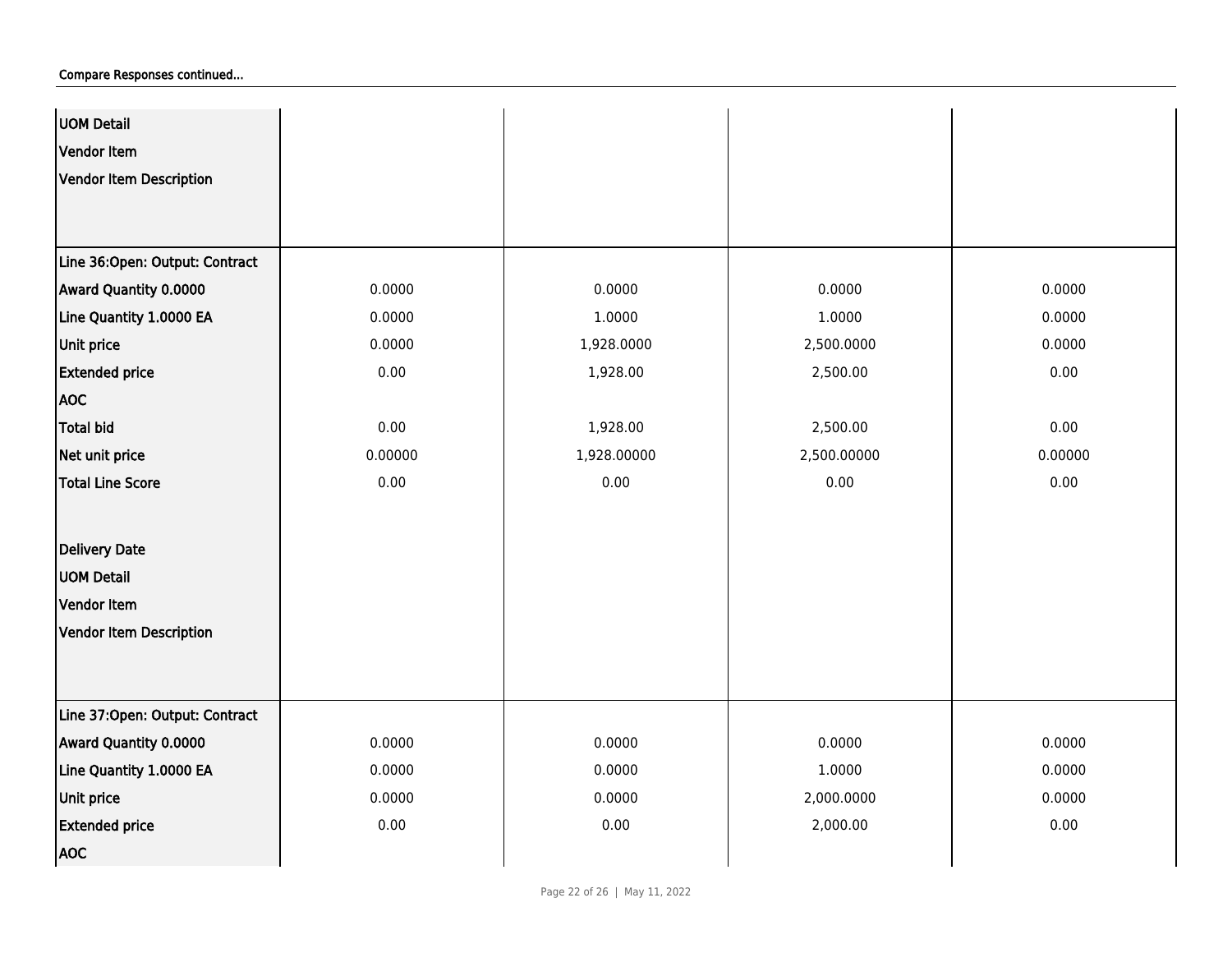| <b>Total bid</b>                | 0.00    | 0.00    | 2,000.00    | 0.00    |
|---------------------------------|---------|---------|-------------|---------|
| Net unit price                  | 0.00000 | 0.00000 | 2,000.00000 | 0.00000 |
| <b>Total Line Score</b>         | 0.00    | 0.00    | 0.00        | 0.00    |
|                                 |         |         |             |         |
| <b>Delivery Date</b>            |         |         |             |         |
| <b>UOM Detail</b>               |         |         |             |         |
| Vendor Item                     |         |         |             |         |
| Vendor Item Description         |         |         |             |         |
|                                 |         |         |             |         |
|                                 |         |         |             |         |
| Line 38:Open: Output: Contract  |         |         |             |         |
| Award Quantity 0.0000           | 0.0000  | 0.0000  | 0.0000      | 0.0000  |
| Line Quantity 1.0000 EA         | 0.0000  | 0.0000  | 1.0000      | 0.0000  |
| Unit price                      | 0.0000  | 0.0000  | 4,500.0000  | 0.0000  |
| <b>Extended price</b>           | 0.00    | 0.00    | 4,500.00    | 0.00    |
| <b>AOC</b>                      |         |         |             |         |
| <b>Total bid</b>                | 0.00    | 0.00    | 4,500.00    | 0.00    |
| Net unit price                  | 0.00000 | 0.00000 | 4,500.00000 | 0.00000 |
| <b>Total Line Score</b>         | 0.00    | 0.00    | 0.00        | 0.00    |
|                                 |         |         |             |         |
| Delivery Date                   |         |         |             |         |
| <b>UOM Detail</b>               |         |         |             |         |
| Vendor Item                     |         |         |             |         |
| Vendor Item Description         |         |         |             |         |
|                                 |         |         |             |         |
|                                 |         |         |             |         |
| Line 39: Open: Output: Contract |         |         |             |         |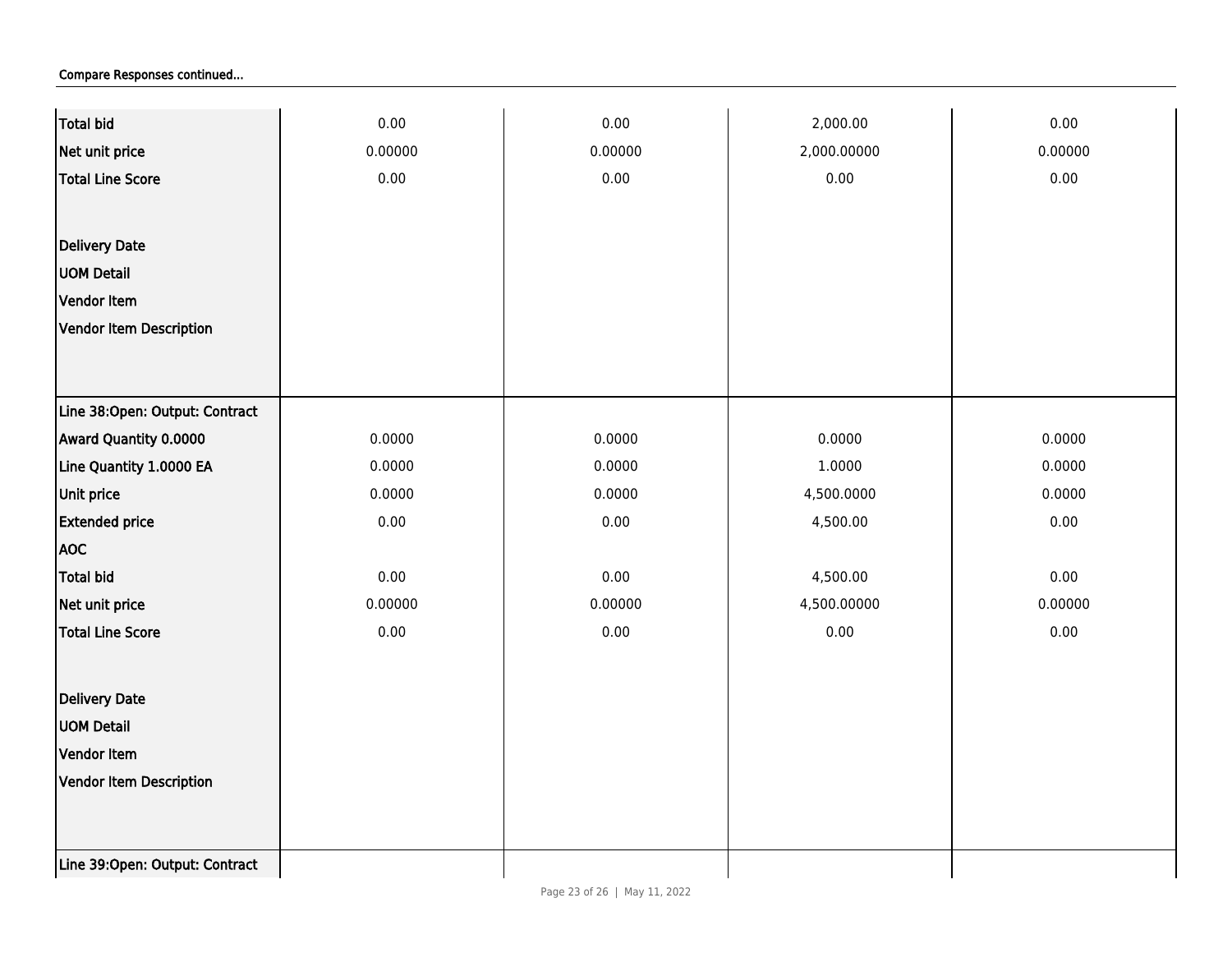| Award Quantity 0.0000          | 0.0000  | 0.0000   | 0.0000      | 0.0000  |
|--------------------------------|---------|----------|-------------|---------|
| Line Quantity 1.0000 EA        | 0.0000  | 0.0000   | 1.0000      | 0.0000  |
| Unit price                     | 0.0000  | 0.0000   | 1,500.0000  | 0.0000  |
| <b>Extended price</b>          | 0.00    | 0.00     | 1,500.00    | 0.00    |
| <b>AOC</b>                     |         |          |             |         |
| Total bid                      | 0.00    | 0.00     | 1,500.00    | 0.00    |
| Net unit price                 | 0.00000 | 0.00000  | 1,500.00000 | 0.00000 |
| <b>Total Line Score</b>        | 0.00    | $0.00\,$ | 0.00        | 0.00    |
|                                |         |          |             |         |
| <b>Delivery Date</b>           |         |          |             |         |
| <b>UOM Detail</b>              |         |          |             |         |
| Vendor Item                    |         |          |             |         |
| Vendor Item Description        |         |          |             |         |
|                                |         |          |             |         |
|                                |         |          |             |         |
| Line 40:Open: Output: Contract |         |          |             |         |
| Award Quantity 0.0000          | 0.0000  | 0.0000   | 0.0000      | 0.0000  |
| Line Quantity 1.0000 EA        | 0.0000  | 0.0000   | 1.0000      | 0.0000  |
| Unit price                     | 0.0000  | 0.0000   | 6,000.0000  | 0.0000  |
| <b>Extended price</b>          | 0.00    | 0.00     | 6,000.00    | 0.00    |
| <b>AOC</b>                     |         |          |             |         |
| Total bid                      | 0.00    | 0.00     | 6,000.00    | 0.00    |
| Net unit price                 | 0.00000 | 0.00000  | 6,000.00000 | 0.00000 |
| <b>Total Line Score</b>        | 0.00    | 0.00     | 0.00        | 0.00    |
|                                |         |          |             |         |
| <b>Delivery Date</b>           |         |          |             |         |
| <b>UOM Detail</b>              |         |          |             |         |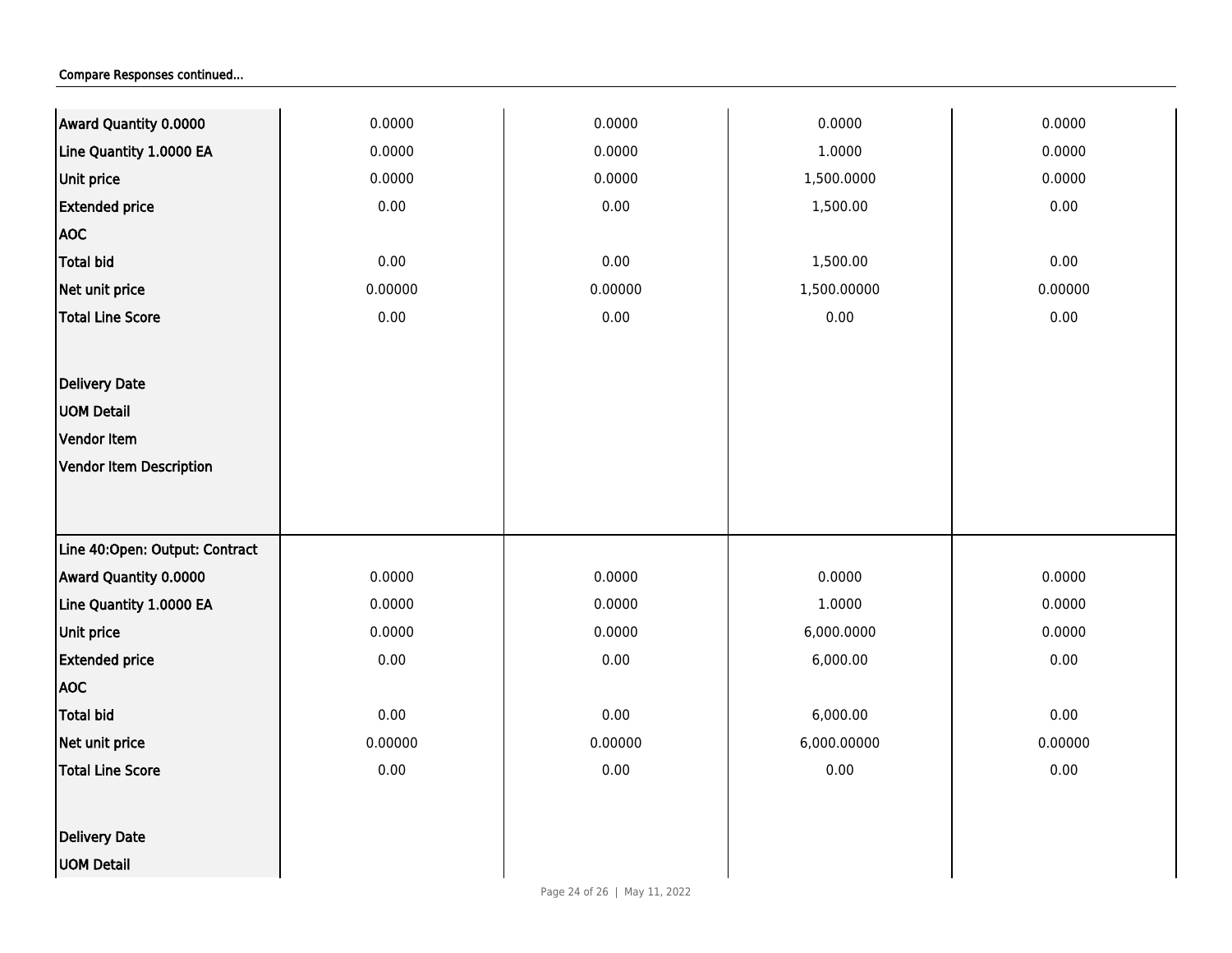| Vendor Item                    |          |         |           |         |
|--------------------------------|----------|---------|-----------|---------|
| Vendor Item Description        |          |         |           |         |
|                                |          |         |           |         |
|                                |          |         |           |         |
| Line 41:Open: Output: Contract |          |         |           |         |
| Award Quantity 0.0000          | 0.0000   | 0.0000  | 0.0000    | 0.0000  |
| Line Quantity 160.0000 HR      | 160.0000 | 0.0000  | 160.0000  | 0.0000  |
| Unit price                     | 40.0000  | 0.0000  | 80.0000   | 0.0000  |
| <b>Extended price</b>          | 6,400.00 | 0.00    | 12,800.00 | 0.00    |
| <b>AOC</b>                     |          |         |           |         |
| Total bid                      | 6,400.00 | 0.00    | 12,800.00 | 0.00    |
| Net unit price                 | 40.00000 | 0.00000 | 80.00000  | 0.00000 |
| <b>Total Line Score</b>        | 0.00     | 0.00    | 0.00      | 0.00    |
|                                |          |         |           |         |
| <b>Delivery Date</b>           |          |         |           |         |
| <b>UOM Detail</b>              |          |         |           |         |
| <b>Vendor Item</b>             |          |         |           |         |
| Vendor Item Description        |          |         |           |         |
|                                |          |         |           |         |
|                                |          |         |           |         |
| Line 42:Open: Output: Contract |          |         |           |         |
| <b>Award Quantity 0.0000</b>   | 0.0000   | 0.0000  | 0.0000    | 0.0000  |
| Line Quantity 15.0000 EA       | 15.0000  | 0.0000  | 15.0000   | 0.0000  |
| Unit price                     | 500.0000 | 0.0000  | 400.0000  | 0.0000  |
| <b>Extended price</b>          | 7,500.00 | 0.00    | 6,000.00  | 0.00    |
| <b>AOC</b>                     |          |         |           |         |
| Total bid                      | 7,500.00 | 0.00    | 6,000.00  | 0.00    |